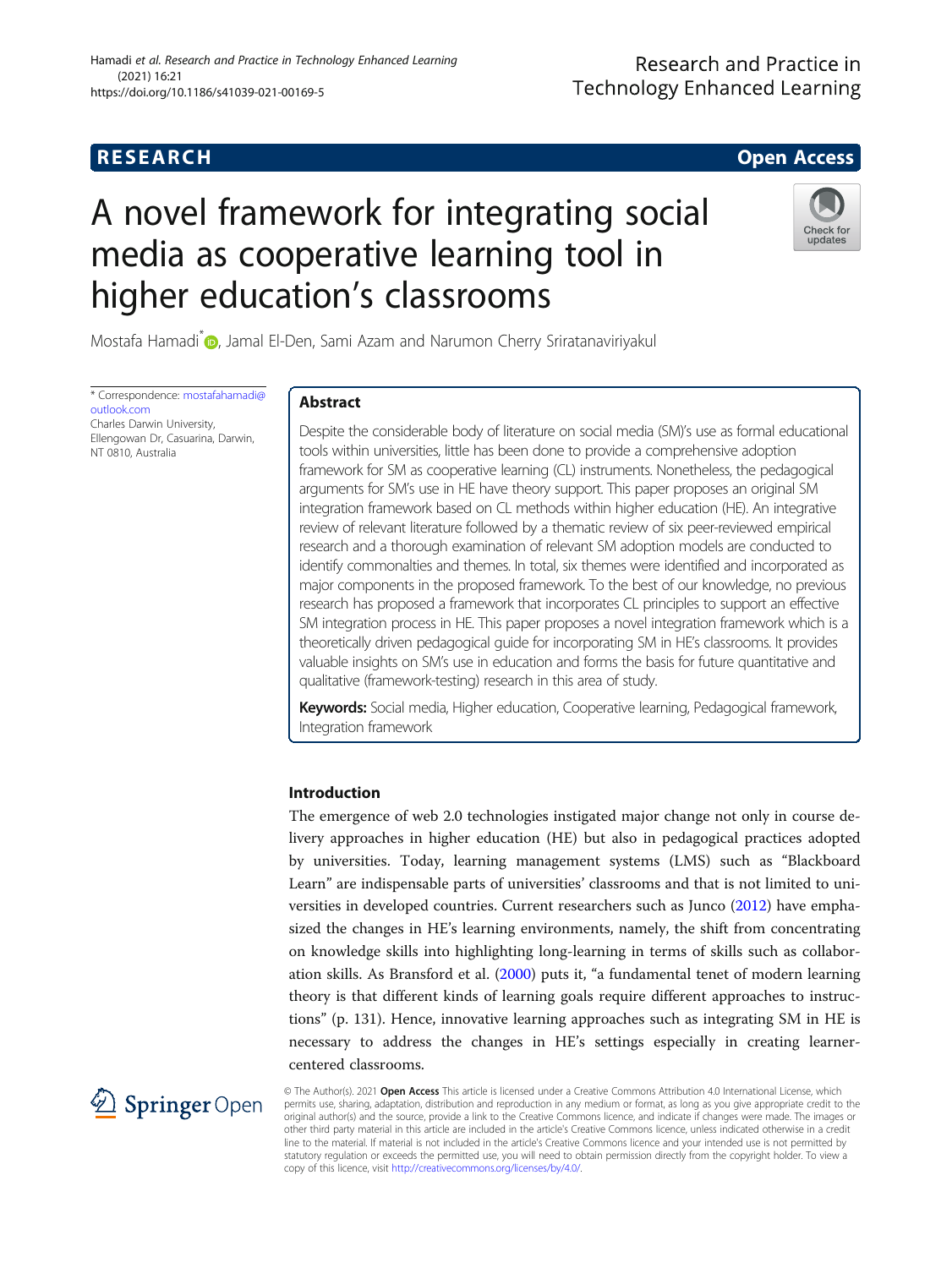Integrating SM in HE classrooms is part of the researchers and practitioners' ongoing initiatives to address changes in HE's classrooms (Kaplan and Haenlein [2016](#page-20-0)). Moreover, SM's use in education has long been associated with specific pedagogical approaches, namely, constructivist-based approaches such as cooperative learning (CL) (Chugh and Ruhi [2018](#page-19-0)). Though the relationship between SM and CL has not yet been clarified, hence, it is not obvious how SM can be employed to achieve CL objectives within HE settings.

Recent scholars such as Al-Rahmi et al. ([2018](#page-19-0)), Rahman et al. ([2020\)](#page-20-0), and Stathopoulou et al. [\(2019\)](#page-21-0) suggested more studies were needed to address the issue of effective SM integration in HE. Previous work such as Mnkandla and Minnaar ([2017\)](#page-20-0) has been limited to self-reported isolated studies that examine perceptions and experiences of students and instructors rather than addressing the practicality and effectiveness of SM as an educational tool, i.e., impact on collaborative learning and deep learning. To the best of our knowledge, there are no other studies that propose a standard SM integration framework to support CL within HE classrooms. The absence of such framework contributes to the growing number of self-reported studies in this area of research. The proliferation of studies that examines SM's use in HE lacks direction for the implementation of findings. Thus, it is necessary to synthesize the knowledge generated in this field to develop a comprehensive integration framework that facilitates the implementation of SM in HE classrooms. Yet, an intriguing question arises here:

(RQ1) Is there any theoretical basis for integrating SM in HE?

The literature review in this paper starts by addressing this question and extends to address the following research questions.

- (RQ2) How is SM being used as a pedagogical tool in HE?
- (RQ3) Is there any current SM integration framework? How to develop an integration framework for SM's adoption as CL tool in HE's classrooms?

This paper identified several drawbacks in previous research work such as Zheng et al. ([2015\)](#page-21-0), Rambe [\(2017](#page-20-0)), Menzies et al. [\(2017](#page-20-0)), De Wever et al. [\(2015](#page-19-0)), and Bagarukayo [\(2018\)](#page-19-0). These studies examined the adoption of SM to support learning activities in a traditional faceto-face HE classroom and outside classroom hours to supplement offline learning activities. First, current frameworks are based on isolated studies and are not based on the analysis of previous empirical research in this field of study. Secondly, these frameworks, as outlined in section 2.3, do not act as a step-by-step integration guides to SM in HE, but rather as approaches to measure its influence on specific learning aspects such as social learning and deep learning. Lastly, the frameworks fell short in identifying key learning principles, such as CL principles, in their structure; thus, it is not clear how they will ensure an effective SM's integration process that can achieve intended pedagogical objectives. In this paper, the authors conduct an integrative review to examine how to develop an adoption framework for SM in HE based on CL. The integrative review addresses the following questions, (1) What experimental research are available that focus on SM's use as formal educational tools in support of CL approaches within HE? (2) How researchers/educators are using SM as CL tool in HE settings (practices)? and (3) What themes do exist among the identified studies?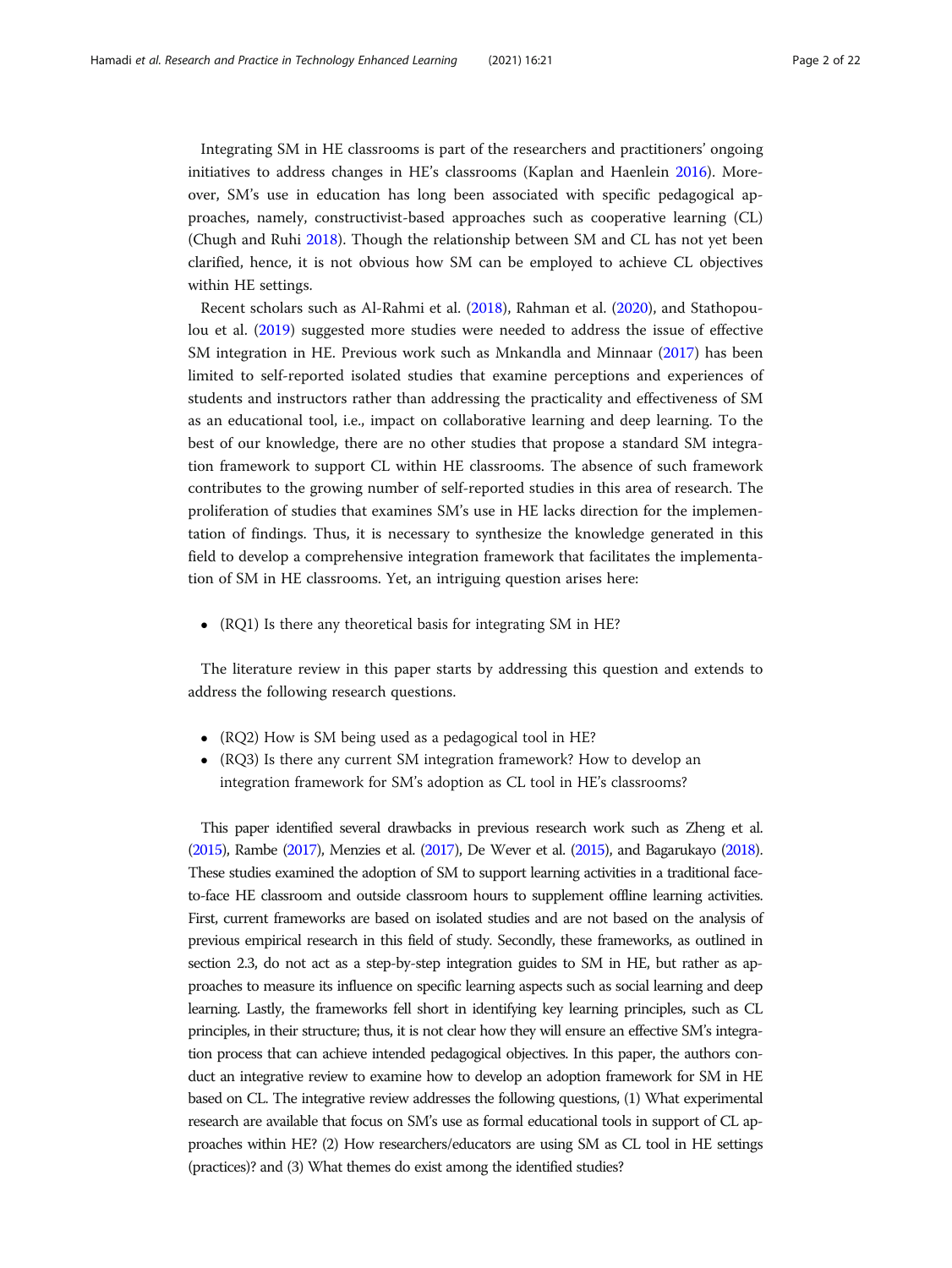#### Literature review

#### Theoretical basis for SM in education

Implementing SM as learning tool in education settings is driven by the shift toward adopting learner-centered environments within universities (Liburd and Christensen [2013](#page-20-0)). This approach to teaching and learning (T&L) sees the instructor as a facilitator of the learning process rather than being the disseminator of knowledge. Nonetheless, this approach comes under the umbrella of active learning, in which the student interacts and participates in the learning process as opposed to passive learning where it is mostly a one-way effort from the learner (Freeman et al. [2014](#page-20-0)). Current researchers have applied various theories as the theoretical basis for SM's integration in HE. The adopted theories include active learning theories such as uses and gratification theory (UGT), connectivism and constructivism as well as technology adoption theories such as the technology acceptance model (TAM). These theories are outlined as follows:

A sample of research based on the UGT approach that investigates SM's use in HE along with their major findings is as follows, Ahern et al. [\(2016\)](#page-19-0), Corcuera ([2019](#page-19-0)), Gruzd et al. [\(2018\)](#page-20-0), and Musa et al. [\(2015\)](#page-20-0). Ahern et al. [\(2016](#page-19-0)) concluded that the attributes of "Facebook" lead to interaction. Thus, satisfying the higher-level information and decision-making needs of students (Ahern et al. [2016\)](#page-19-0). Corcuera [\(2019](#page-19-0)) found that educators in the selected HE institutions use SM to provide human needs, namely, cognitive, affective, personal integrative, integration and social interaction, and escapism. In addition, Gruzd et al. ([2018](#page-20-0))'s study identified six positive factors which are associated with SM's use in HE teaching, including facilitating student engagement, engagement with outside resources, enhancing student attention to content, instructor's organization for teaching, building communities of practice, and resource discovery. The findings of these studies suggest that SM has the potentials to achieve CL in HE classrooms.

Researchers such as Absar et al. ([2016\)](#page-19-0), Goldie ([2016\)](#page-20-0), and Ripiye et al. ([2017](#page-20-0)) followed connectivism to investigate SM's integration in HE's classrooms. These studies suggest that SM has the potential to enhance learning when implemented effectively within classrooms. SM plays an important role in creating online learning communities which can promote interaction, participation, and co-construction of knowledge and information among learners (Absar et al. [2016](#page-19-0); Goldie [2016](#page-20-0); Ripiye et al. [2017](#page-20-0)).

Furthermore, researchers such as Al-Rahmi et al. [\(2018\)](#page-19-0), Alenazy et al. ([2019](#page-19-0)), and Arif and Kanwal ([2016](#page-19-0)) used TAM as the theoretical basis to understand SM's impacts in HE. These studies emphasize the potentials of SM as collaborative and engagement tools within HE classrooms. SM supports group discussion, higher engagement, and collaborative learning among HE learners (Al-Rahmi et al. [2018](#page-19-0); Alenazy et al. [2019](#page-19-0); Arif and Kanwal [2016](#page-19-0)).

Nonetheless, constructivist-based theories are excessively used by researchers to investigate SM in HE. Constructivism suggests that learners construct their own understandings, thereby developing knowledge for themselves (Bereiter [1994](#page-19-0); Hein [1991\)](#page-20-0). In essence, learners construct or reconstruct knowledge in terms of their already existing knowledge base, thus reconciling new information with their previous ideas and experiences to form new or enhanced understanding (Bransford et al. [2000\)](#page-19-0). Constructivism emphasizes the social aspect of learning. Consequently, learning happens primarily though interaction with others such as in classroom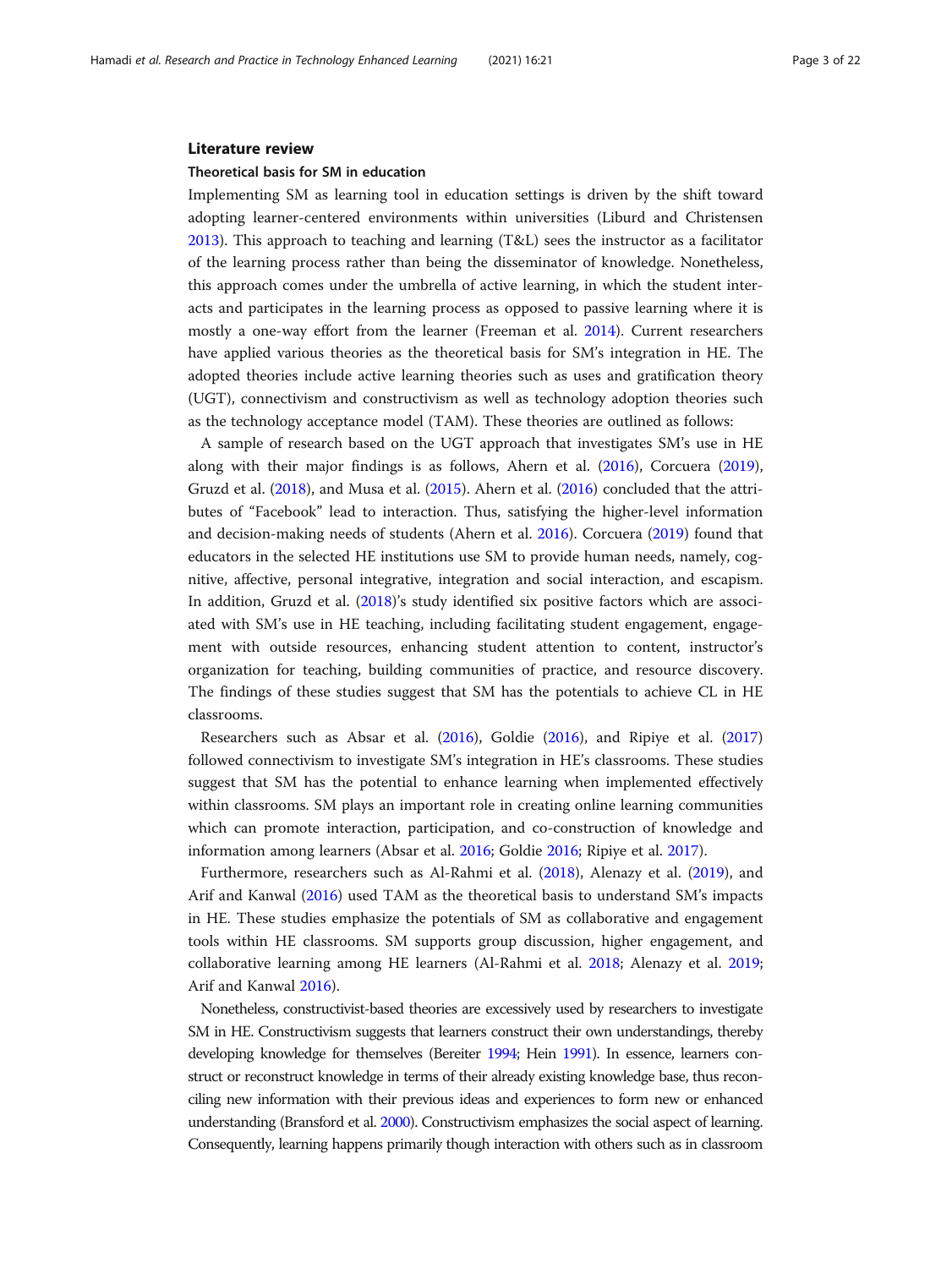settings (Kivunja [2014\)](#page-20-0). A prime example of this can be seen in Kagan's *Timed Pair Share* in which students are allocated in pairs and take turns in speaking for a specified time. Then, each student receives feedback from their team member to ensure equal contribution happens (Kagan and Kagan [1998\)](#page-20-0). A sample of major research that is based on constructivist-based approaches to investigate SM's use in HE is as follows: Akçayır ([2017](#page-19-0)), Ansari and Khan [\(2020\)](#page-19-0), and Kivunja [\(2014](#page-20-0)). Other forms of constructivism such as online collaborative learning theory (OCL) and CL are gaining robust momentum in this field of study.

CL is a well-established constructivist pedagogy that is gaining great potentials for HE. Johnson et al. ([1994](#page-20-0)) defines CL as the "instructional use of small students' groups for them to work together and maximise their individual as well the group's overall learning" (p. 3). This approach to learning is based on Lewin [\(1938\)](#page-20-0) and Deutsch ([1949](#page-20-0))'s theories of social interdependence. Thus, CL is based fundamentally on the concept that developing interpersonal skills is as important as learning itself (Scager et al. [2016](#page-21-0)). Nonetheless, developing practical methods, i.e., SM activities, based on research-validated theory such as CL, can promise positive outcomes in the intended learning environment (Slavin [2014\)](#page-21-0). Kagan and Kagan ([1998\)](#page-20-0) summarizes the principles of CL in the acronym PIES which is described below.

P—positive interdependence is achieved when students realize that they "sink or swim together" (Kagan and Kagan [1998](#page-20-0), p. 225). Accordingly, students in allocated groups share common learning goals and perceive that working together as part of a group will result in benefits for all group members (Johnson et al. [1994\)](#page-20-0).

I—individual accountability: An ever-existing robust challenge to groupwork's effectiveness is social loafing, or "the tendency for individuals to spend less effort when working collectively than when working individually" (Karau and Williams [1993](#page-20-0), p. 681). Hence, individual accountability in CL is pivotal to prevent and minimize the occurrence of social loafing in CL groups. Students of the same group must be made aware they will be held accountable for their individual performance and learning.

E—equal participation is reflected in the equal participation of members in the groups' overall work. This can be ensured by following a highly structured teamwork approach such as Kagan's Timed Pair Share which includes structuring time, individual outcomes, and structuring for the equality rather than assigning students into groups and hoping equal contribution happens (Kagan and Kagan [1998\)](#page-20-0).

S—simultaneous interaction: it is assumed that the group's efficiency increases when all members are interacting at the same time. Hence, students in the same group should be exchanging ideas, communicating, interacting, and discussing groupwork at any one time or simultaneously (Kagan and Kagan [1998\)](#page-20-0). Accordingly, simultaneous interactions can be achieved by adopting SM which incorporates innovative technologies that allows real-time simultaneous interactions between its users. These technologies' features include instant messaging, commenting, reactions (i.e., emojis), and others.

Nonetheless, these SM features can also support online asynchronous interactions between users. Researchers such as Rosenberg et al. ([2017\)](#page-21-0) stated that SM platforms support both synchronous and asynchronous online interactions at the same time. Thereby, depending on the learning activities and strategies, educators can use SM to conduct online asynchronous interactions to enhance students' learning outcomes (Kebble [2017](#page-20-0)).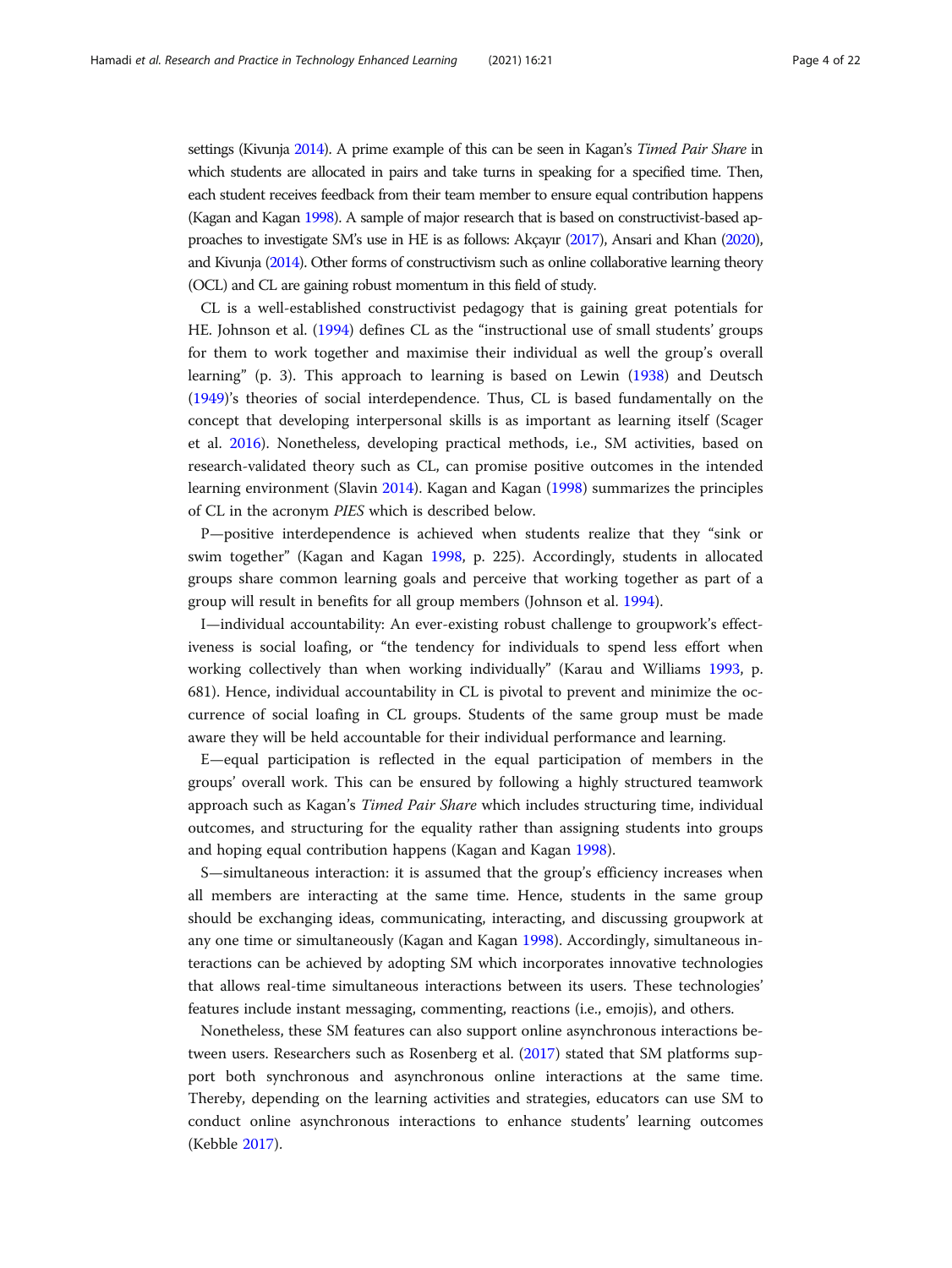#### <span id="page-4-0"></span>SM's pedagogical usage within HE

SM's adoption is not limited to one academic discipline, though it was most notably used in literacy education, medical, marketing, and social sciences disciplines. SM's use in academic disciplines was predominantly associated with aims to promote information sharing, enhancing interaction and engagement, boosting collaboration and cooperation, and supporting general-life satisfaction for the concerned practitioners, learners, and/or academic staff (Brown et al. [2016;](#page-19-0) Greenhow and Burton [2011](#page-20-0); Gruzd et al. [2018\)](#page-20-0) albeit it is noted that SM's adoption for educational use was significantly high in courses that put more importance on practice (training) rather than theory. For example, in medical education where it is being as part of student-centered learning approaches such as flipped classrooms, cooperative and collaborative learning methods (Alenazy et al. [2019](#page-19-0); Chung et al. [2019](#page-19-0); Dyson and Casey [2016](#page-20-0)). Though many researchers remained skeptical of SM's use and impact on users in education settings and have raised several concerns, these concerns were identified as major challenges or resistance to SM's inclusion in academic disciplines as seen in Table 1.

#### Current SM integration frameworks in HE

Most research on SM in HE provides recommendations and lessons learned rather than a comprehensive guide to SM's inclusion in HE. Hence, the current research appears more appropriate for policymakers and practitioners seeking to learn more about how SM could influence students' learning process or their access to education. The need for a comprehensive SM integration framework which incorporates principles from relevant learning theories such as constructivism is more than ever needed. Few researchers have addressed this issue.

In Al-rahmi et al. ([2015\)](#page-19-0)'s framework, the authors' work focused on linking theory (constructivism and TAM) with practice (SM adoption), thus establishing solid theoretical basis for SM's inclusion in HE classrooms. However, their framework is primarily based on a self-reported method. The authors used results from a survey completed by 323 HE students to propose a SM adoption framework in HE. Nevertheless, this framework did not provide a clear SM integration approach which includes chronological steps and guidelines for educators to follow.

Mnkandla and Minnaar [\(2017\)](#page-20-0)'s proposed framework was founded on Harasim ([2012](#page-20-0))'s OCL theory's three phases: idea generating (IG), idea organizing (IO), and intellectual convergence (IC). The focus of this framework was to facilitate SM's adoption as a deep learning strategy in HE. Despite the authors' acknowledgement of the changes of learning goals in HE, especially the move toward more integrative or collaborative

| SM's challenges and<br>drawbacks | <b>Sources</b>                                                                              |
|----------------------------------|---------------------------------------------------------------------------------------------|
| 1. Personal privacy              | Alkis et al. (2017), Au and Lam (2015), and Chugh and Ruhi (2018)                           |
| 2. Ambiguity concerns            | Balakrishnan (2017), Fenwick (2016), and Novakovich et al. (2017)                           |
| 3. Technical barriers            | Bahati (2015), Harran and Olamijulo (2014), and Sobaih et al. (2016)                        |
| 4. Workload concerns             | Junco and Cotten (2012), Pearce and Learmonth (2016), and Rowan-Kenyon and<br>Alemán (2016) |

Table 1 Common findings of SM's challenges and drawbacks in education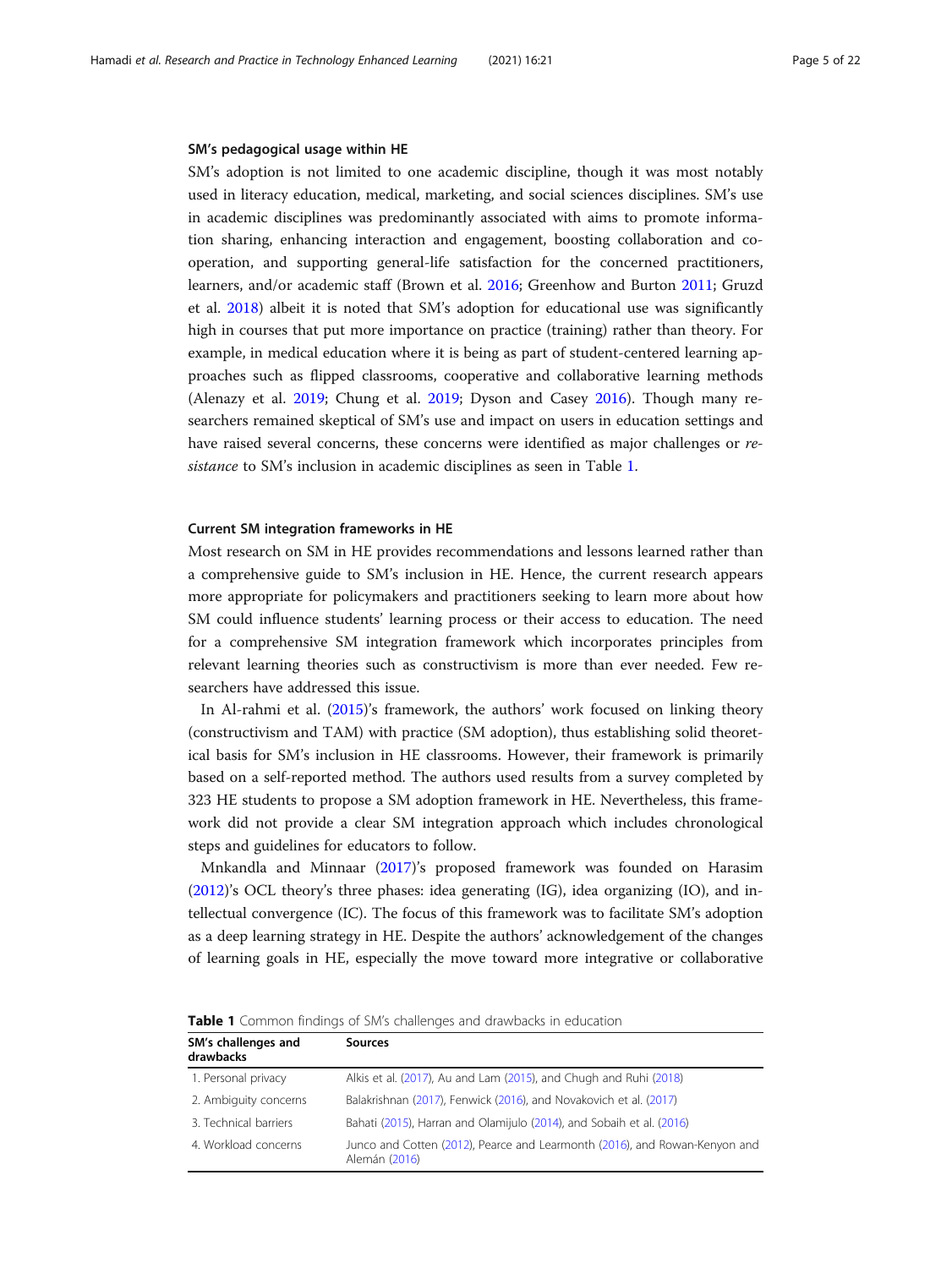learning approach in the digital age, their proposed framework did not address key elements of collaborative learning such as CL principles.

In a book titled "Using social media in the classroom: A best practice guide," Poore [\(2015](#page-20-0)) provided an extensive guide to integrate SM in classrooms. Although Poore [\(2015](#page-20-0))'s guide provided a step-by-step approach to integrate major SM platforms in general classrooms, her focus was not on HE classroom settings. Poore ([2015\)](#page-20-0)'s book is to our knowledge the most notable best practice guide available in current literature. However, the book did not specify a standard framework for SM's inclusion in HE's T&L practices. Nonetheless, Poore ([2015\)](#page-20-0)'s guide described sensitive aspects of SM's use in education such as privacy concerns and control and monitoring issues.

Other prominent researchers such as Conway et al. [\(2011\)](#page-19-0), Foroughi [\(2011\)](#page-20-0), and Zotos and Armakolas [\(2018\)](#page-21-0) identified major factors to be considered when examining SM's integration in HE including university factors, instructors' capabilities, and students' specifications. Foroughi [\(2011\)](#page-20-0) puts forward several variables that are most likely to impact SM's integration initiatives in universities at three levels, macro, mezzo, and micro levels based on an analysis of more than 15 peer-reviewed studies. Foroughi [\(2011](#page-20-0))'s research framework provides a clear set of variables that can guide future research on SM's integration in HE. Factors requiring further examination according to Foroughi [\(2011\)](#page-20-0) are SM challenges including workload concerns, ambiguity and privacy concerns, faculty incentives, collaborative initiatives, and scaffolding of Web 2.0 in the course.

#### Emerging themes from the literature

Three themes emerged from examining the above sources and are described below. These themes are highly valuable for the development of an effective SM integration framework and were incorporated as such in this paper's proposed framework (Fig. [2\)](#page-12-0).

#### Developing an adoption framework based on a relevant pedagogical approach

It is vital for the SM implementation process to be well-founded on an appropriate pedagogical approach in HE (Al-Rahmi et al. [2018;](#page-19-0) Alenazy et al. [2019;](#page-19-0) Ansari and Khan [2020;](#page-19-0) Goldie [2016](#page-20-0); Musa et al. [2015](#page-20-0); Slavin [2014\)](#page-21-0). The inclusion of pedagogical methods and elements, such CL principles, in the framework will ensure the achievement of the intended learning objectives (Mnkandla and Minnaar [2017](#page-20-0); Slavin [2014](#page-21-0)). Considering that SM is especially associated with constructivism, namely, CL, it is important to specify how the integration framework will address key CL principles and objectives (Ansari and Khan [2020](#page-19-0); Lam [2015\)](#page-20-0). An effective approach would be to incorporate major CL principles within the phases of the framework.

#### Mitigating challenges associated with SM in education

For a successful implementation process, it is essential to control major risks and challenges associated with SM in education as found by the sources listed in Table [1](#page-4-0). SM's challenges in education such as privacy and ambiguity concerns should be adequately controlled or minimized to promote its utilization by faculty (Alkis et al. [2017;](#page-19-0) Au and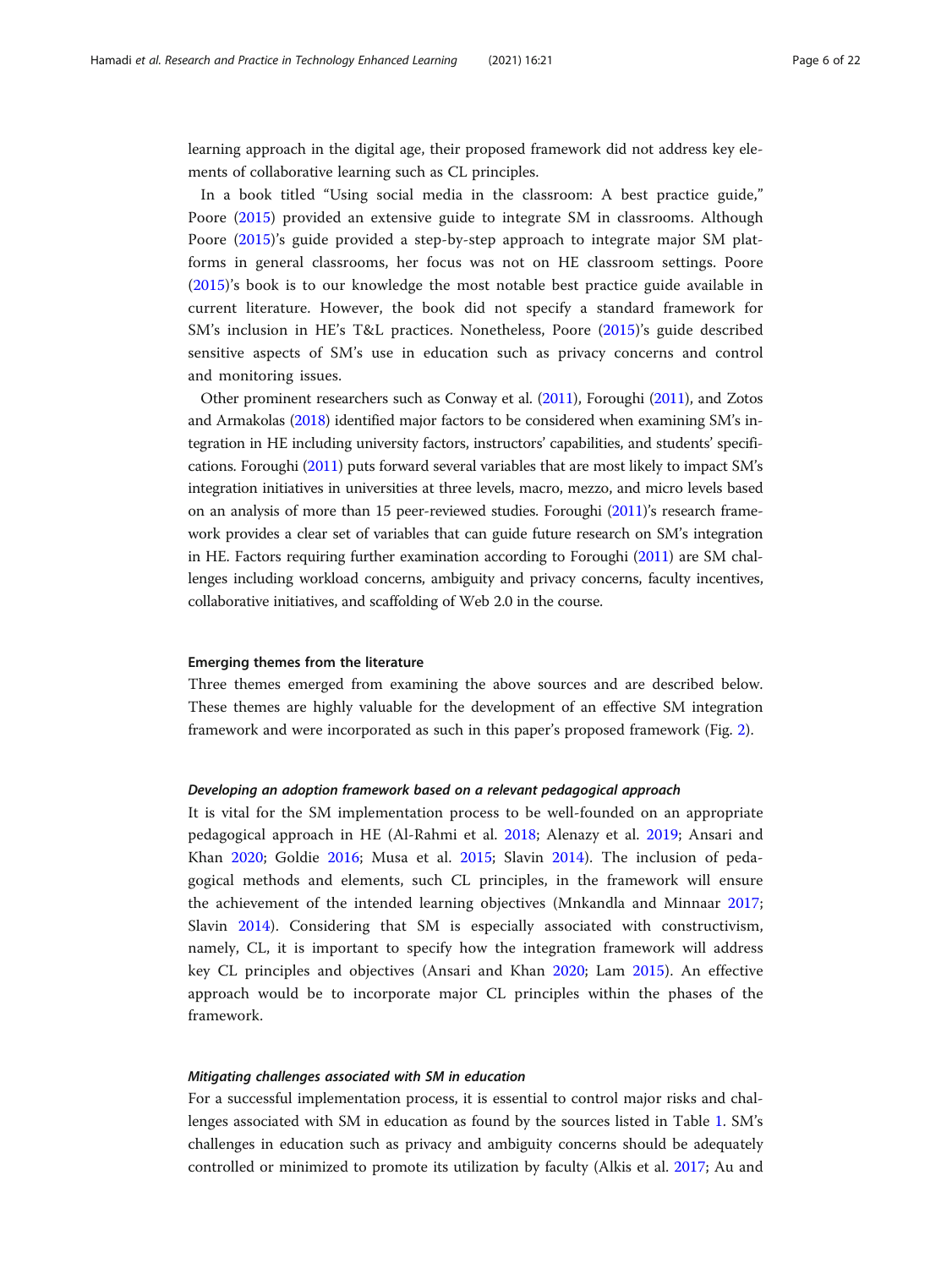Lam [2015;](#page-19-0) Chugh and Ruhi [2018;](#page-19-0) Foroughi [2011](#page-20-0); Poore [2015](#page-20-0)). An effective integration framework must include clear guidelines to address major SM challenges in HE.

#### Evaluating the integration process

Evaluating the integration process is vital for various reasons. Primarily, it aims to assess the overall quality and effectiveness of the integration process and provides decision-makers with valuable insights for improvements. In addition, it is used to gather constructive feedback and reflections on the process so shortfalls can be avoided in the future (Al-Rahmi et al. [2018;](#page-19-0) Foroughi [2011;](#page-20-0) Zotos and Armakolas [2018](#page-21-0)).

#### Research methods

This paper adopts an integrative review as a principal research method. This method allows the analysis of findings from a heterogeneous research sample which includes various research methodologies. Hence, an integrative review suits the objectives of this paper which intends to examine diverse approaches used by researchers and practitioners to integrate SM in support of CL in HE classrooms. In order to enhance the rigor of the process, this paper adapts Whittemore and Knafl [\(2005\)](#page-21-0)'s five methodological stages, including problem identification, literature search, data evaluation, analysis, and presentation.

#### Search method

Accessed through an online library, six databases were used in searching the literature, namely, Scopus, Education Research Complete, Springer link, IEEE Xplore - digital library, Emerald fulltext, and PubMed. The authors used various combinations of Boolean phrases/keywords to search the databases, illustrated as follows:

- (1) (ALL ("Cooperative learning") AND TITLE-ABS-KEY ("Social media") AND ("higher education")
- (2) AB cooperative learning AND social networking AND higher education
- (3) cooperative learning "social media" OR web 2.0 OR social network\* OR twitter OR facebook OR Linkedin OR whatsapp
- (4) (content-type: article) AND (abstract: "cooperative learning" AND (social media))
- (5) (cooperative learning [Title/Abstract]) AND (social media [Title/Abstract])

Only studies written in English and published between 2015 and 2020 were included. Sources such as commentaries, letters to editors, dissertations, monographs, and literature reviews were excluded from the initial search. The initial search resulted in 136 articles excluding secondary research to be screened for inclusion in the integrative review. As evident, the initial search shows that SM's inclusion as a CL tool in HE classroom is in its infancy with more research are yet to surface.

The search methods used in this study were adapted from PRISMA as reflected in Fig. [1](#page-7-0) (Moher et al. [2015](#page-20-0)). Out of the initial 136 identified articles, 89 were excluded by title, abstract, and aims. Furthermore, 41 articles were eliminated by applying the eligibility criteria shown in Table [2.](#page-8-0)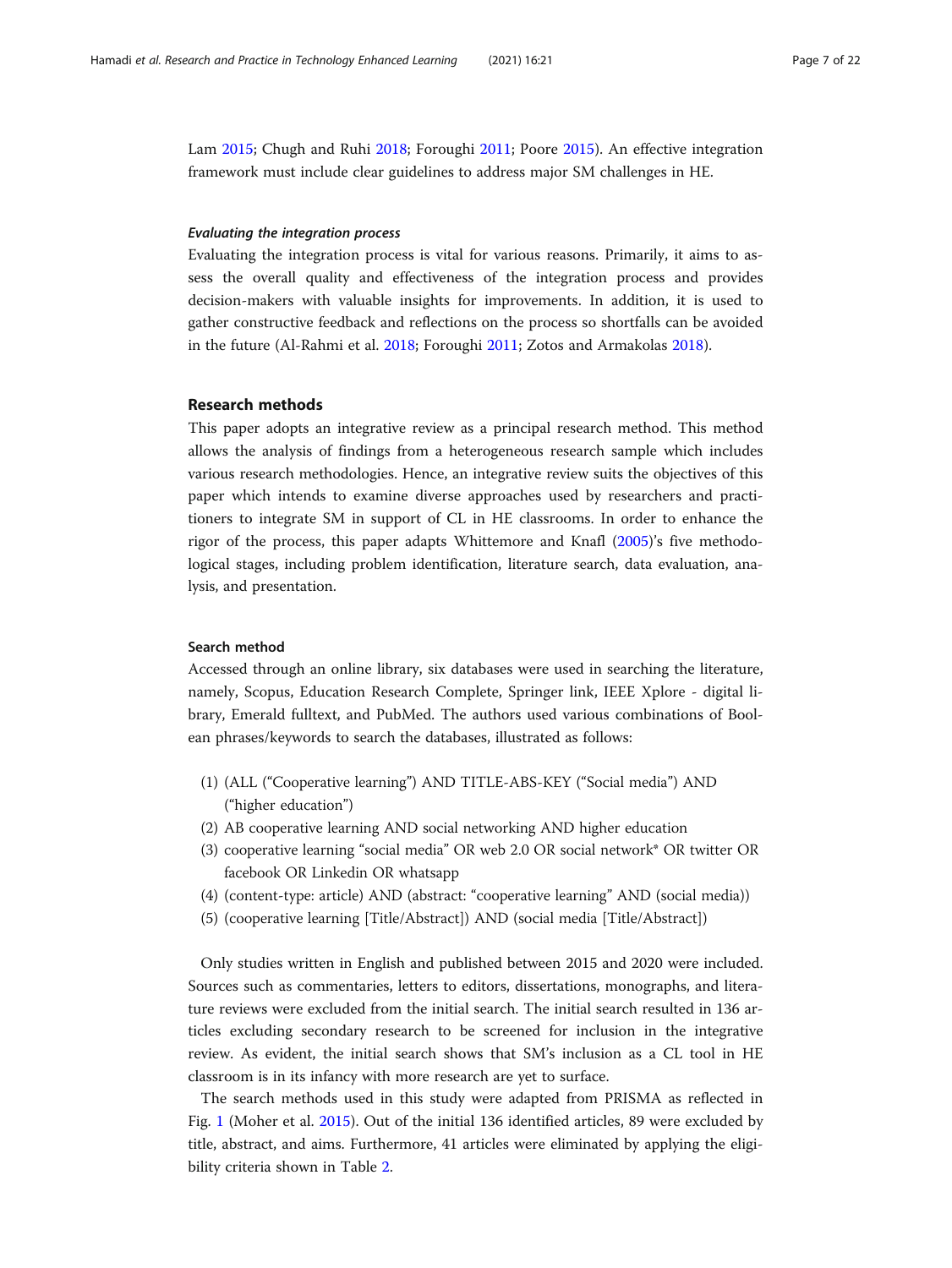<span id="page-7-0"></span>

#### Selection criteria

To ensure the inclusion of most relevant research in this review, the search included studies performed on SM platforms such as Facebook, twitter, LinkedIn, and WhatsApp. Papers conducted on social learning networks (SLNs) such as Edmodo and others were excluded from the initial search. In order to ensure trustworthiness of the review and to further assess the quality of sampled articles, the authors developed an eligibility criteria list, which was adapted from Gersten et al. [\(2005](#page-20-0))'s essential quality indicator for group experimental research. The 10 essential quality indicators were adopted as the review aims to include only practical examples, i.e., experimental designs, on how SM is being used within HE classroom to support CL. Hence, studies which are founded on experimental research designs were solely included in the research sample (Table [3\)](#page-8-0). This rigorous process of screening and exclusion resulted in the inclusion of 6 most relevant peer-reviewed research, which were selected for the integrative review. The sampled sources involved experiments on different SM platforms. In total, 3 platforms were studied by selected papers as seen below in Table [3.](#page-8-0)

#### Results and discussion

#### Analysis of sampled studies

In order to find out what studies currently exist on SM's use as formal educational tools in HE's settings to support CL approaches, the sampled studies were analyzed, and data were presented in Table [4](#page-9-0). These studies examined the use of SM during class hours as well as out of class hours as indicated in Table [4](#page-9-0). Data on each source including year of publication, location, targeted courses, sample size, findings, and SM integration practices were displayed. In addition, Table [4](#page-9-0) addresses the question of "how researchers and educators are using SM as CL tool in HE settings?" by presenting a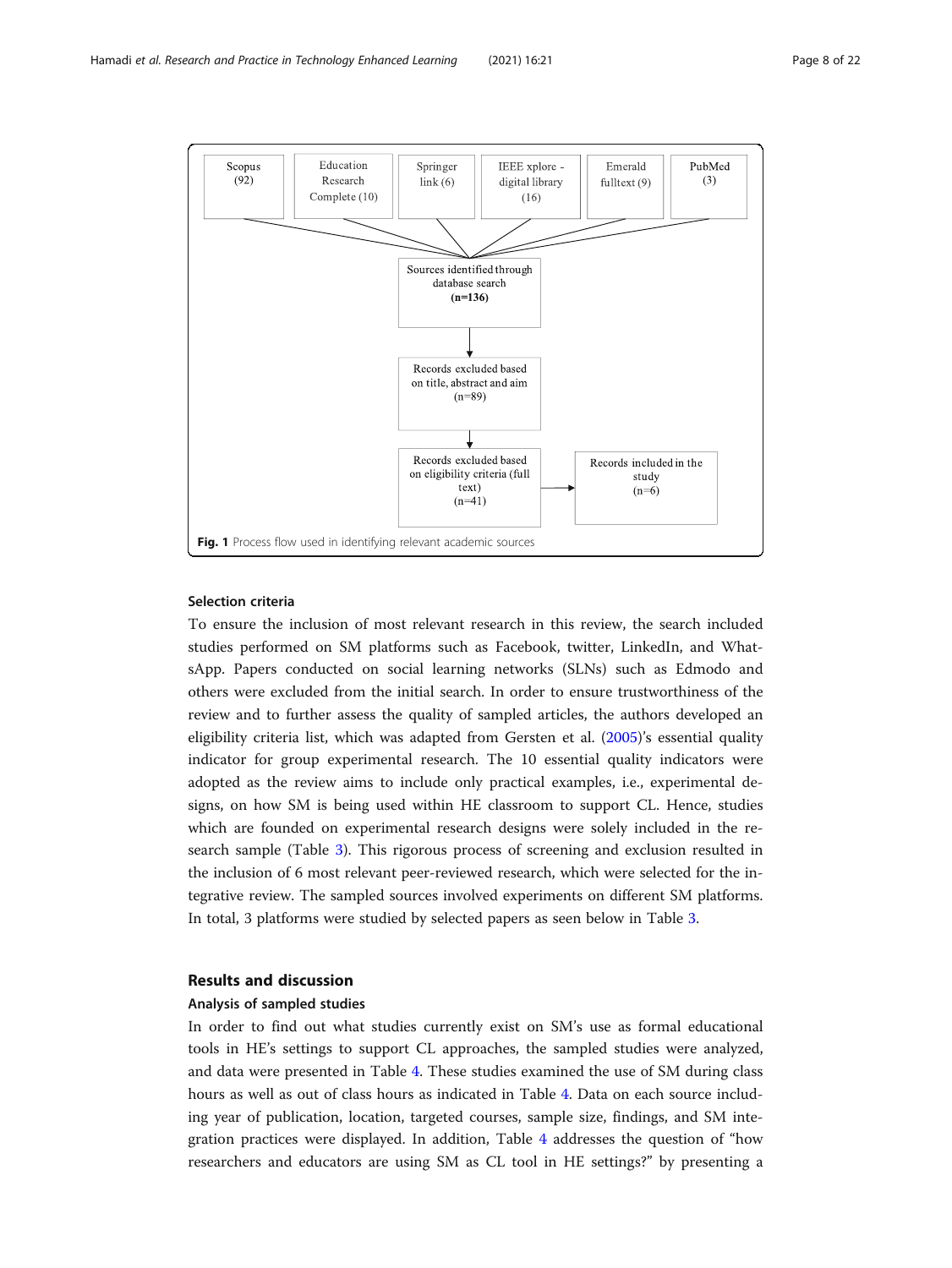<span id="page-8-0"></span>

|  |  |  |  |  |  |  |  |  | <b>Table 2</b> The eligibility criteria list adapted from (Gersten et al. 2005) |  |
|--|--|--|--|--|--|--|--|--|---------------------------------------------------------------------------------|--|
|--|--|--|--|--|--|--|--|--|---------------------------------------------------------------------------------|--|

| <b>Essential quality indicators</b>                                                                                                                                                             | Check |
|-------------------------------------------------------------------------------------------------------------------------------------------------------------------------------------------------|-------|
| 1. Is the conceptualization based on well-designed studies and does it reflect the scope of extant<br>knowledge?                                                                                |       |
| 2. If an innovative approach is proposed, is it based on a sound conceptualization formed from sound<br>research?                                                                               |       |
| 3. Are the research questions appropriate and stated clearly for the purposes of this study? Are valid<br>arguments supporting the nature of intervention in the comparison group(s) presented? |       |
| 4. Will appropriate procedures be used to ensure that participants are comparable across intervention<br>conditions on relevant characteristics?                                                |       |
| 5. Is the intervention clearly described?                                                                                                                                                       |       |
| 6. Are procedures for ensuring and assessing fidelity of implementation described?                                                                                                              |       |
| 7. Is the nature of instruction provided in comparison conditions described?                                                                                                                    |       |
| 8. Is evidence of reliability for the outcome measures provided? If not, will it be calculated?                                                                                                 |       |
| 9. Are the data analysis techniques appropriate and linked to key research questions and hypotheses?                                                                                            |       |
| 10. Were outcomes for capturing the intervention's effect measured at the appropriate times?                                                                                                    |       |

summary of how researchers are using SM as part of CL in HE settings under the employed practices column.

#### Emergent themes from the analysis of sampled articles

To find out what themes exist among the identified studies, this paper adapted Braun and Clarke ([2006](#page-19-0))'s six-phase guide to conduct a thematic review on the tabulated data in Table [4.](#page-9-0) The six-phase guide includes familiarization with the data, generating initial codes, searching for themes, reviewing themes, defining and naming themes, and producing the report (Braun and Clarke [2006\)](#page-19-0). Three themes emerged from the thematic review of sources and are identified below.

#### Developing clear measures and guidelines for students

It is essential for instructors to develop clear measures and guidelines for students to ensure a successful SM integration process as reported by De Wever et al. [\(2015\)](#page-19-0), Menzies et al. [\(2017\)](#page-20-0), and Zheng et al. ([2015](#page-21-0)). Students need to be made aware of why they are using the SM platform? What is expected from them? and How they will be using it for educational purposes? Addressing these three questions through a clear guide and making it available for students prior to the integration process will positively impact the integration processes. Accordingly, a guide which includes instructions on how to effectively use the SM platform for educational purposes has manifold of benefits. It provides guidance for students throughout the duration of SM's usage. In addition, it sets clear objectives for students to achieve thereby assisting them in

| <b>SM platforms</b> | Sources                                                       |
|---------------------|---------------------------------------------------------------|
| Wiki                | De Wever et al. (2015) and Zheng et al. (2015)                |
| Facebook            | Bagarukayo (2018), Chookaew (2015), and Menzies et al. (2017) |
| Google Groups       | Rambe (2017)                                                  |

Table 3 Sampled sources with studied SM platform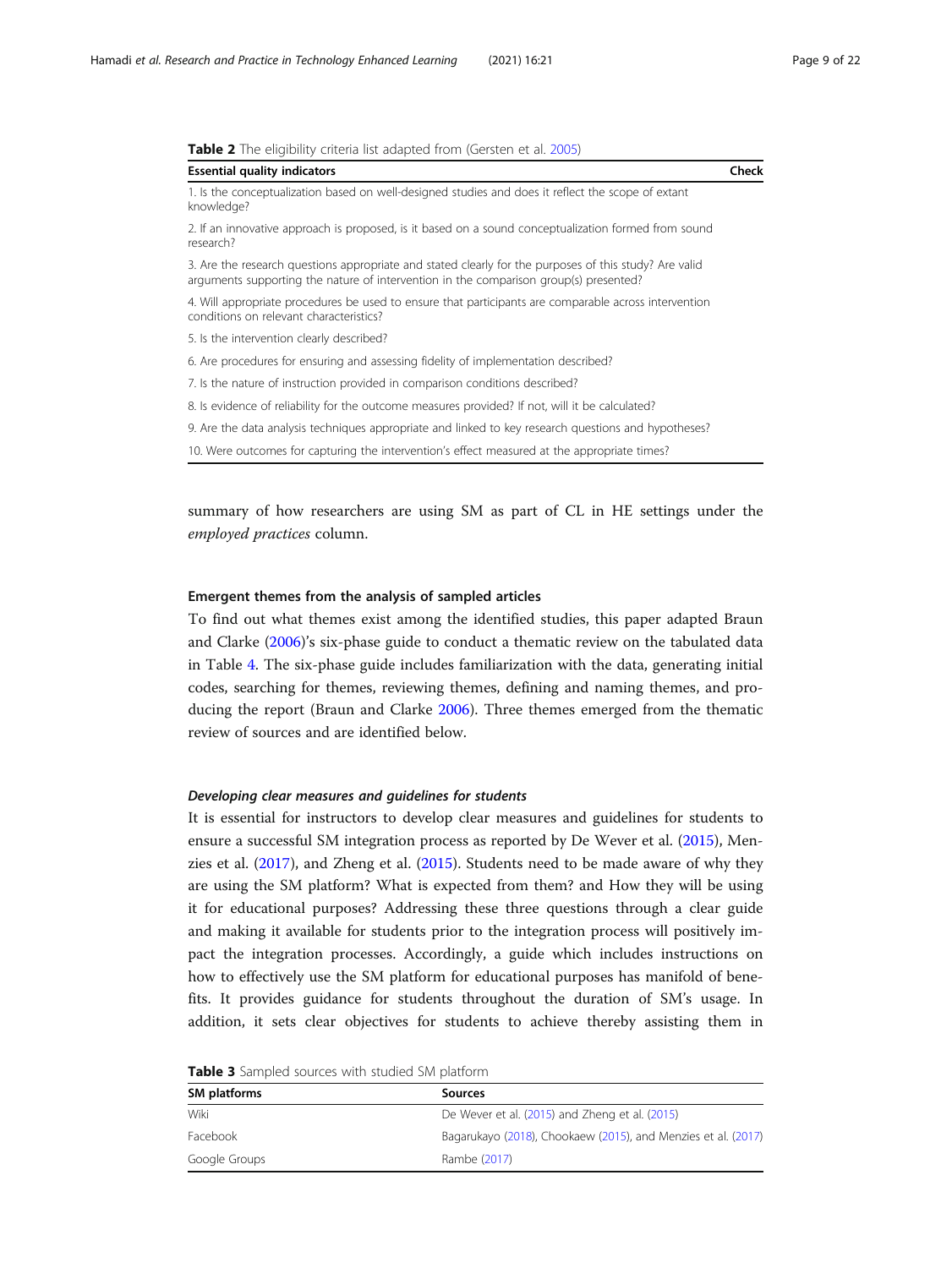| Source                    | Research<br>design/<br>sample                                                           | Location/course                                                                                                                                                        | Examined<br>tool | <b>Major practices</b>                                                                                                                                                                                                                                                                                                                                                                                                                                                                                                                                                                                                                                                                                                                    | <b>Major findings</b>                                                                                                                                                                                                                                                                                                                                 |
|---------------------------|-----------------------------------------------------------------------------------------|------------------------------------------------------------------------------------------------------------------------------------------------------------------------|------------------|-------------------------------------------------------------------------------------------------------------------------------------------------------------------------------------------------------------------------------------------------------------------------------------------------------------------------------------------------------------------------------------------------------------------------------------------------------------------------------------------------------------------------------------------------------------------------------------------------------------------------------------------------------------------------------------------------------------------------------------------|-------------------------------------------------------------------------------------------------------------------------------------------------------------------------------------------------------------------------------------------------------------------------------------------------------------------------------------------------------|
| 1. Zheng<br>et al. (2015) | Iterative,<br>design-based<br>$(n = 139)$                                               | -China<br>-Educational<br>Technology, History<br>and Physical<br>Sciences<br>-Duration: from Fall<br>2007 to Fall 2009<br>(four-iteration<br>design-based<br>research) | Wiki             | -Groups by topics<br>chosen.<br>-Co-wrote on a single<br>Wiki page.<br>-Students signed up<br>for tasks and each<br>was explicitly<br>responsible for a<br>specific part of the<br>content creation.<br>-Students chose a<br>group leader and<br>assigned roles and<br>responsibilities for<br>each one of them.<br>-Students discussed,<br>share resources, and<br>reflected on<br>groupwork.<br>-Instructor provided<br>examples of prior<br>student work on wiki.<br>-Instructor and<br>researcher played the<br>roles of facilitators.<br>-Instructor provided<br>out-of-classroom sup-<br>port via email/an-<br>swering questions on<br>wiki and used incen-<br>tives in the third and<br>fourth activities to<br>motivate students. | -Well-designed<br>instruction is vital to<br>the success of any<br>technology-facilitated<br>learning activities in<br>HE.<br>-The Wiki project<br>grew more effective<br>with several rounds<br>of iterations.<br>-Future research<br>should address the<br>development of<br>iterative design<br>approaches for<br>refining teaching<br>strategies. |
| 2.<br>Chookaew<br>(2015)  | Experimental<br>design with 2<br>groups<br>(including a<br>control group)<br>$(n = 59)$ | -Thailand<br>14 weeks<br>-Computer,<br>Multimedia<br>instruction course                                                                                                | Facebook         | -Created teams by<br>topic of individual<br>interest.<br>-Students shared<br>personal information<br>on the group.<br>-Students in the<br>group were held<br>accountable for the<br>work completed and<br>the materials to be<br>learnt.<br>-Students discussed<br>and exchanged ideas<br>about the<br>assignment (in/out<br>class hours).<br>-Students provided<br>feedback and<br>encouraged one<br>another.<br>-Instructor provided a<br>detailed guide of<br>conditions for<br>students to work<br>with<br>-The instructor was<br>the facilitator of<br>groupwork.                                                                                                                                                                    | -Online cooperative<br>learning through<br>Facebook groups<br>enhanced students'<br>learning<br>achievement.<br>-Promoted positive<br>attitudes toward<br>learning.                                                                                                                                                                                   |
| 3. Rambe<br>(2017)        | Community of<br>Inquiry and a<br>case study                                             | -South Africa<br>-Masters in ICTs in<br>Education                                                                                                                      | Google<br>Groups | -Two students'<br>administrators<br>signing new group                                                                                                                                                                                                                                                                                                                                                                                                                                                                                                                                                                                                                                                                                     | -Google Groups<br>presented multiple<br>academic                                                                                                                                                                                                                                                                                                      |

# <span id="page-9-0"></span>Table 4 The analysis of sources included in the integrative review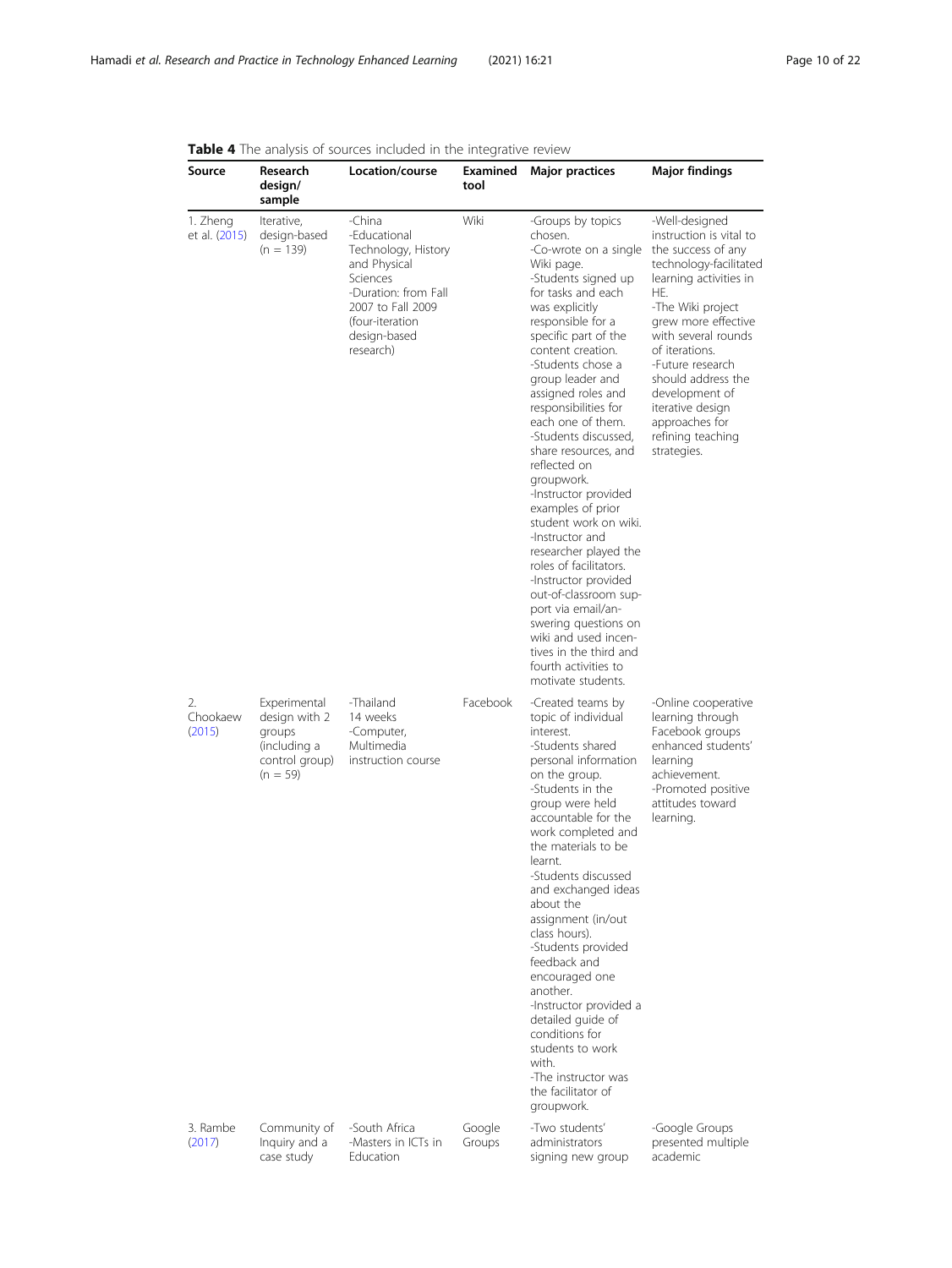| Source                       | Research<br>design/<br>sample                                    | Location/course                                       | Examined<br>tool | <b>Major practices</b>                                                                                                                                                                                                                                                                                                                                                                                                                                                                                                                                                                                                                                        | <b>Major findings</b>                                                                                                                                                                                                                                                                                                                                                                                                                               |
|------------------------------|------------------------------------------------------------------|-------------------------------------------------------|------------------|---------------------------------------------------------------------------------------------------------------------------------------------------------------------------------------------------------------------------------------------------------------------------------------------------------------------------------------------------------------------------------------------------------------------------------------------------------------------------------------------------------------------------------------------------------------------------------------------------------------------------------------------------------------|-----------------------------------------------------------------------------------------------------------------------------------------------------------------------------------------------------------------------------------------------------------------------------------------------------------------------------------------------------------------------------------------------------------------------------------------------------|
|                              | approach ( $n =$<br>15)                                          | -4 months duration                                    |                  | members, regulating<br>their academic<br>behavior and blocked<br>access to non-class<br>members.<br>-Group was a<br>restricted/closed site.<br>-Student had full<br>ownership of posts<br>and group<br>discussions.<br>-The educator did<br>not participate in<br>discussions and<br>posts.<br>-The educator joined<br>the group and was<br>only responding to<br>questions.<br>-Posts are not<br>obligatory by<br>students.<br>-In/out class hours                                                                                                                                                                                                           | engagement<br>opportunities.<br>-Benefits were shown<br>in emergent<br>academic<br>networking, student<br>access to<br>knowledgeable peers<br>and academics, and<br>improved the online<br>visibility of<br>interactants<br>-Issues of<br>administrators'<br>dominance over<br>group members as<br>well equitable<br>participation which is<br>indicative of the<br>importance of<br>academic regulation<br>and incentive.                          |
| 4. Menzies<br>et al. (2017)  | Case study<br>research (use<br>of focus<br>groups) $(n =$<br>11) | -Scotland<br>-The school of<br>computing<br>-2 months | Facebook         | -The staff member<br>and tutors are the<br>administrators<br>discussing topics<br>providing and<br>sharing further online<br>resources.<br>-Students answer and<br>discuss the topics in<br>a collaborative<br>manner.<br>-Staff can step in to<br>clear out<br>misunderstandings<br>-If limited activity in<br>the group, the staff<br>member may seed a<br>conversation.<br>-Assignment groups<br>are created and<br>managed solely by<br>students.<br>-Used for<br>communications<br>relating to a given<br>assignment (in/out<br>class hours).<br>-Created on an ad<br>hoc basis and may<br>be repurposed for<br>future assignments<br>where appropriate. | -A blur in SM's uses<br>and purpose in<br>education contexts.<br>-Use of different<br>purpose groups is<br>useful as it allows<br>breaking<br>communications<br>down so students<br>would not be<br>overwhelmed.<br>-Familiarity and<br>usability of Facebook<br>helped achieve the<br>positive results.<br>-Staff moderation of<br>groups yielded much<br>discussion.<br>-Students expected<br>staff to direct them<br>to the privacy<br>settings. |
| 5. De Wever<br>et al. (2015) | Experimental<br>design $(n =$<br>186)                            | Educational<br>Sciences<br>-Three-week period         | Wiki             | -Participation was<br>complimentary.<br>-Students were<br>randomly assigned to<br>a group.<br>-Specific guidelines,<br>in the form of a step-<br>by-step plan, were<br>provided to organize<br>their group work.                                                                                                                                                                                                                                                                                                                                                                                                                                              | -Scripting (providing<br>a quide) was<br>beneficial.<br>-It increased the<br>shared responsibility<br>within a collaborative<br>environment.<br>-The script can<br>influence how<br>thorough a task is                                                                                                                                                                                                                                              |

Table 4 The analysis of sources included in the integrative review (Continued)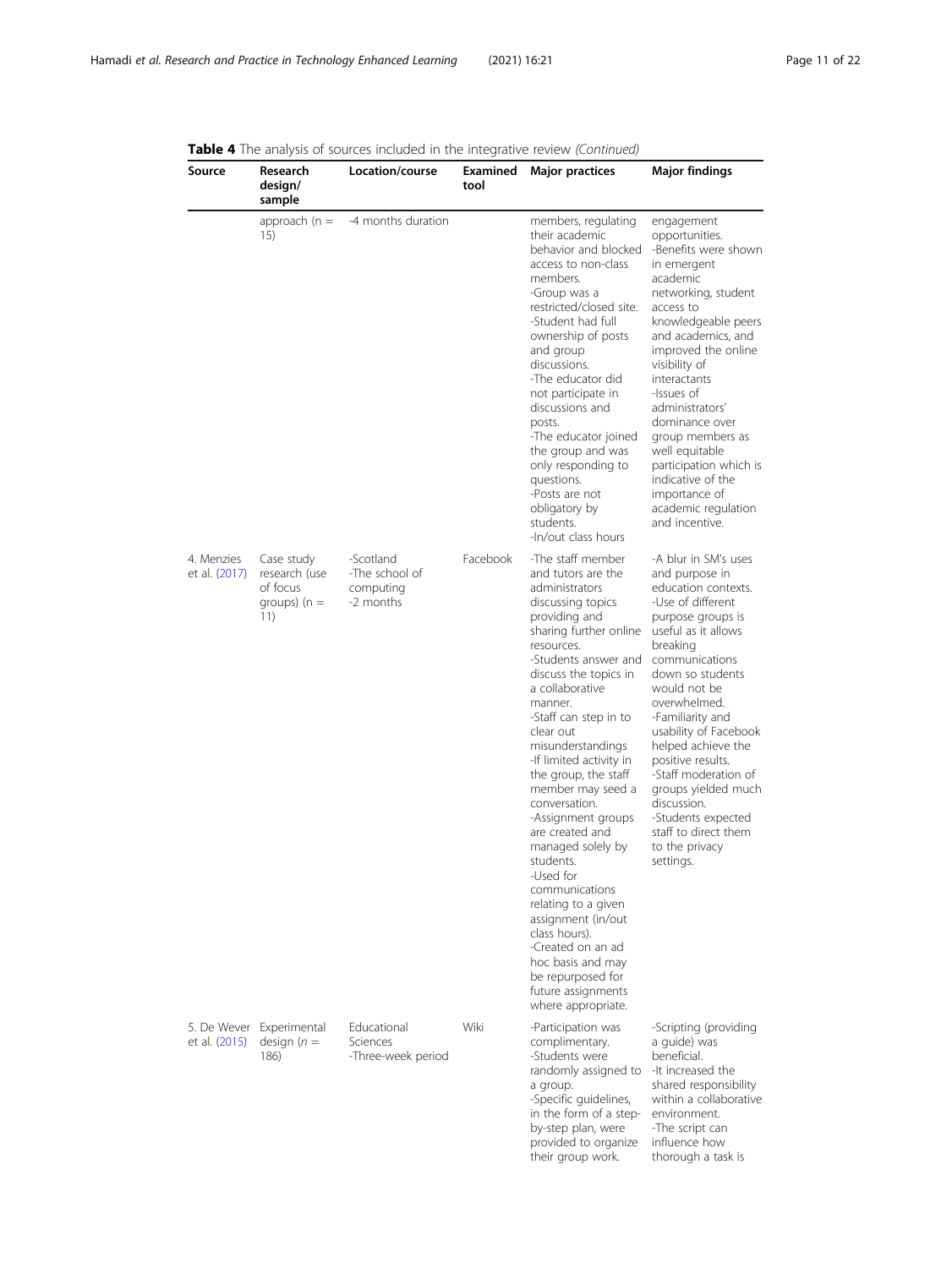| Source                     | Research<br>design/<br>sample                                                                             | Location/course                                                                                                                                               | Examined<br>tool | <b>Major practices</b>                                                                                                                                                                                                                                                                                                                                                                                                         | <b>Major findings</b>                                                                                                                                                                                                                                                                              |
|----------------------------|-----------------------------------------------------------------------------------------------------------|---------------------------------------------------------------------------------------------------------------------------------------------------------------|------------------|--------------------------------------------------------------------------------------------------------------------------------------------------------------------------------------------------------------------------------------------------------------------------------------------------------------------------------------------------------------------------------------------------------------------------------|----------------------------------------------------------------------------------------------------------------------------------------------------------------------------------------------------------------------------------------------------------------------------------------------------|
|                            |                                                                                                           |                                                                                                                                                               |                  | -Students built<br>knowledge on each<br>other's work.<br>-In/out class hours<br>-Students taking turn<br>in completing the<br>drafts and final<br>deliverable.<br>-Students edited<br>others' ideas in Wikis<br>to increase the<br>amount of work<br>shared.                                                                                                                                                                   | dealt with.                                                                                                                                                                                                                                                                                        |
| б.<br>Bagarukayo<br>(2018) | <b>Bowers</b><br>Affordance<br>Analysis<br>eLearning<br>design<br>methodology<br>framework ( $n =$<br>48) | Makerere University<br>Uganda<br>Students at the<br>Operating Systems<br>course unit at the<br>School of<br>Computing and<br><b>Informatics</b><br>Technology | Facebook         | -A closed group page<br>in Facebook was<br>created.<br>-Students did all<br>discussions,<br>commented on<br>posts, posted videos,<br>links, uploaded and<br>shared videos they<br>created.<br>-In/out class hours<br>-Multimedia content,<br>such as videos,<br>music, pictures, text,<br>and emojis, were<br>used as posts<br>-Access to group<br>page required<br>approval from the<br>administrator and<br>creator of group | -The group enabled<br>peers' interactions,<br>critiquing and<br>learning from one<br>another in the<br>process.<br>-Facebook affords<br>students ability to<br>communicate.<br>interact, and<br>collaborate.<br>-Students were<br>actively engaged and<br>enjoyed the use of<br>Facebook to learn. |

|  | <b>Table 4</b> The analysis of sources included in the integrative review (Continued) |
|--|---------------------------------------------------------------------------------------|
|--|---------------------------------------------------------------------------------------|

developing a work plan or a group plan with clear set of tasks and objectives (Chookaew [2015;](#page-19-0) De Wever et al. [2015](#page-19-0); Menzies et al. [2017;](#page-20-0) Zheng et al. [2015\)](#page-21-0).

#### Developing incentives to encourage students' participation in SM activities

Evidently, using incentives to encourage students to participate in the learning activities though SM is pivotal in the integration process. The inclusion of a reward system alongside the implementation process would motivate students to participate and engage more in the proposed SM learning activities as identified in the examined researches by Rambe ([2017\)](#page-20-0) and Zheng et al. [\(2015\)](#page-21-0). Thus, instructors should develop an appropriate system (relevant to the proposed learning activities) that is associated with key student learning attributes such as collaboration, engagement, and interaction.

#### Control and monitoring of SM activities

The SM posts and activities by students and instructors should be managed appropriately and directed in accordance with class learning materials (Bagarukayo [2018](#page-19-0); Rambe [2017](#page-20-0)). Instructors can have higher levels of control (administrators of groups) than students on SM groups, as outlined by Chookaew ([2015](#page-19-0)) so they have full control over the posted content. Hence, instructors should play the role of mentors on platform,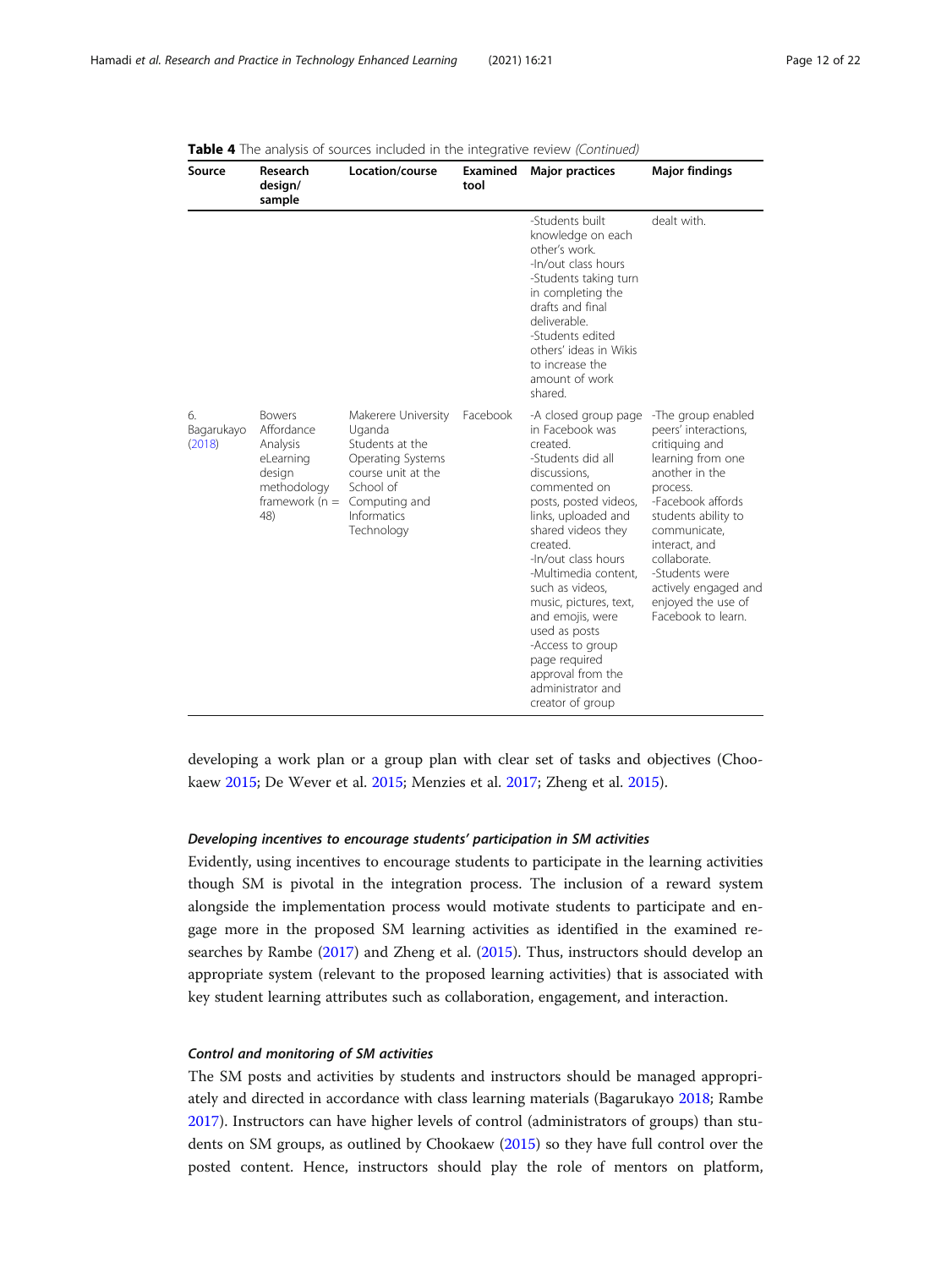<span id="page-12-0"></span>directing activities for students, and providing them with needed support (Menzies et al. [2017\)](#page-20-0). Control and monitoring are vital to ensure a smooth integration process (Bagarukayo [2018;](#page-19-0) Chookaew [2015;](#page-19-0) Menzies et al. [2017](#page-20-0); Rambe [2017\)](#page-20-0).

#### The proposed research framework

The proposed framework incorporates the identified themes from this study as major components or levels as follows, developing an adoption framework following a sound pedagogical approach (level 1) (Al-Rahmi et al. [2018;](#page-19-0) Alenazy et al. [2019](#page-19-0); Ansari and Khan [2020;](#page-19-0) Goldie [2016;](#page-20-0) Musa et al. [2015;](#page-20-0) Slavin [2014;](#page-21-0) Mnkandla and Minnaar [2017;](#page-20-0) Slavin [2014\)](#page-21-0) (Ansari and Khan [2020;](#page-19-0) Lam [2015](#page-20-0)). Next, in level 2 and level 3, mitigating challenges associated with SM in education (Alkis et al. [2017;](#page-19-0) Au and Lam [2015](#page-19-0); Chugh and Ruhi [2018](#page-19-0); Foroughi [2011;](#page-20-0) Poore [2015\)](#page-20-0). Then in level 4, developing clear measures and guidance for students, developing incentives to encourage students' participation in the activities, and control and monitoring of activities (Chookaew [2015](#page-19-0); De Wever et al. [2015](#page-19-0); Menzies et al. [2017](#page-20-0); Zheng et al. [2015;](#page-21-0) Rambe [2017](#page-20-0)). Lastly in level 5, evaluating the integration process (Al-Rahmi et al. [2018](#page-19-0); Foroughi [2011](#page-20-0); Zotos and Armakolas [2018\)](#page-21-0). In total, the framework (Fig. 2) includes five levels, in which different aspects of the integration process are addressed adequately.

As shown in Fig. 2, the solid arrows between the framework's levels indicate dependent relationships; hence, levels should be completed in sequential order. Accordingly, components of preceding levels must be fulfilled before initiating the following level.

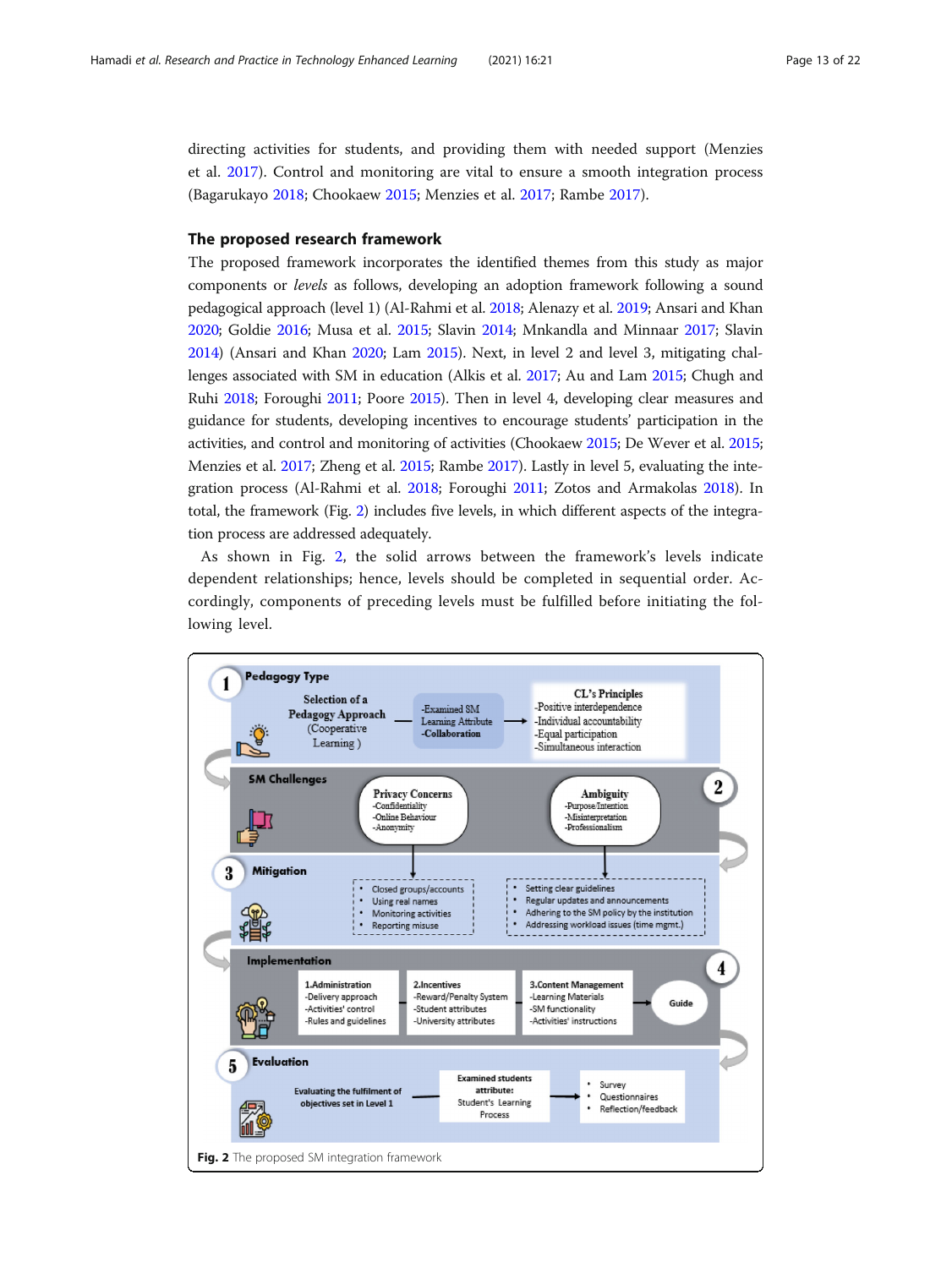#### Level 1: Selecting a specific pedagogy type Pedagogy type

The first level of the framework (Fig. [2\)](#page-12-0) emphasizes on selecting a specific pedagogy type. The pedagogical approach should be supported by the built-in features and characteristics of the selected SM platform (Slavin [2014\)](#page-21-0). Hence, a SM will be selected based on its attributes such as features, options, and characteristics which can best support the adopted pedagogy type. The framework was developed to address CL pedagogy approach in HE's classrooms; hence, it aims to develop and align SM activities with CL principles to enhance students' overall learning process. The SM activities were adopted from Smith and Waller [\(1997](#page-21-0)). The framework supports Formal CL which consists of students working together as part of a group in one subject (Kagan and Kagan [1998\)](#page-20-0), for the duration of an academic semester which is typically distributed on 12-week period.

#### SM attributes

Despite having significant similarities in terms of functionality and usability, each SM platform have unique characteristics and features that makes it most effective for specific purposes and under specific settings or contexts (Alenazy et al. [2019](#page-19-0)). In addition, other traits such as the popularity and ubiquity of the platforms makes them more favored to adopt and use (Brown et al. [2016;](#page-19-0) Sobaih et al. [2016;](#page-21-0) Stathopoulou et al. [2019](#page-21-0)). Hence, it is necessary to examine the selected SM platform's unique attributes prior to the integration process. Accordingly, the platform's attributes should be fit for use to support the adopted pedagogy approach. Common SM platforms that were used by researchers in support of CL are Facebook, Google Groups, and Wikis (Table [3\)](#page-8-0).

#### SM activities

In order to structure CL activities effectively through the SM platform, instructors need to understand how to structure positive interdependence, individual accountability, promotive interaction, appropriate use of social skills, and group processing into learning situations. Table [5](#page-14-0) presents a summary of SM activities that are promoted by the proposed framework based on CL principles into groups' activities. The identified SM activities were designed to address CL principles explicitly. The activities were adopted from Smith and Waller [\(1997\)](#page-21-0).

#### Level 2: Examined SM challenges

The literature review reveals a manifold of challenges and concerns regarding SM's use for educational purposes, particularly in a HE (Junco and Cotten [2012](#page-20-0); Rowan-Kenyon and Alemán [2016](#page-21-0); Au and Lam [2015;](#page-19-0) Chugh and Ruhi [2018;](#page-19-0) Balakrishnan [2017](#page-19-0)). It is imperative to address major challenges associated with SM's implementation in HE's classrooms especially privacy and security and ambiguity concerns. Accordingly, the proposed framework aims to mitigate the defined challenges by deploying appropriate measures and initiatives in the integration process.

In HE environments, privacy on SM is viewed as one of the top challenges for its adoption as an educational tool (Alkis et al. [2017;](#page-19-0) Au and Lam [2015;](#page-19-0) Chugh and Ruhi [2018](#page-19-0)). The proposed framework suggests four major factors that are associated with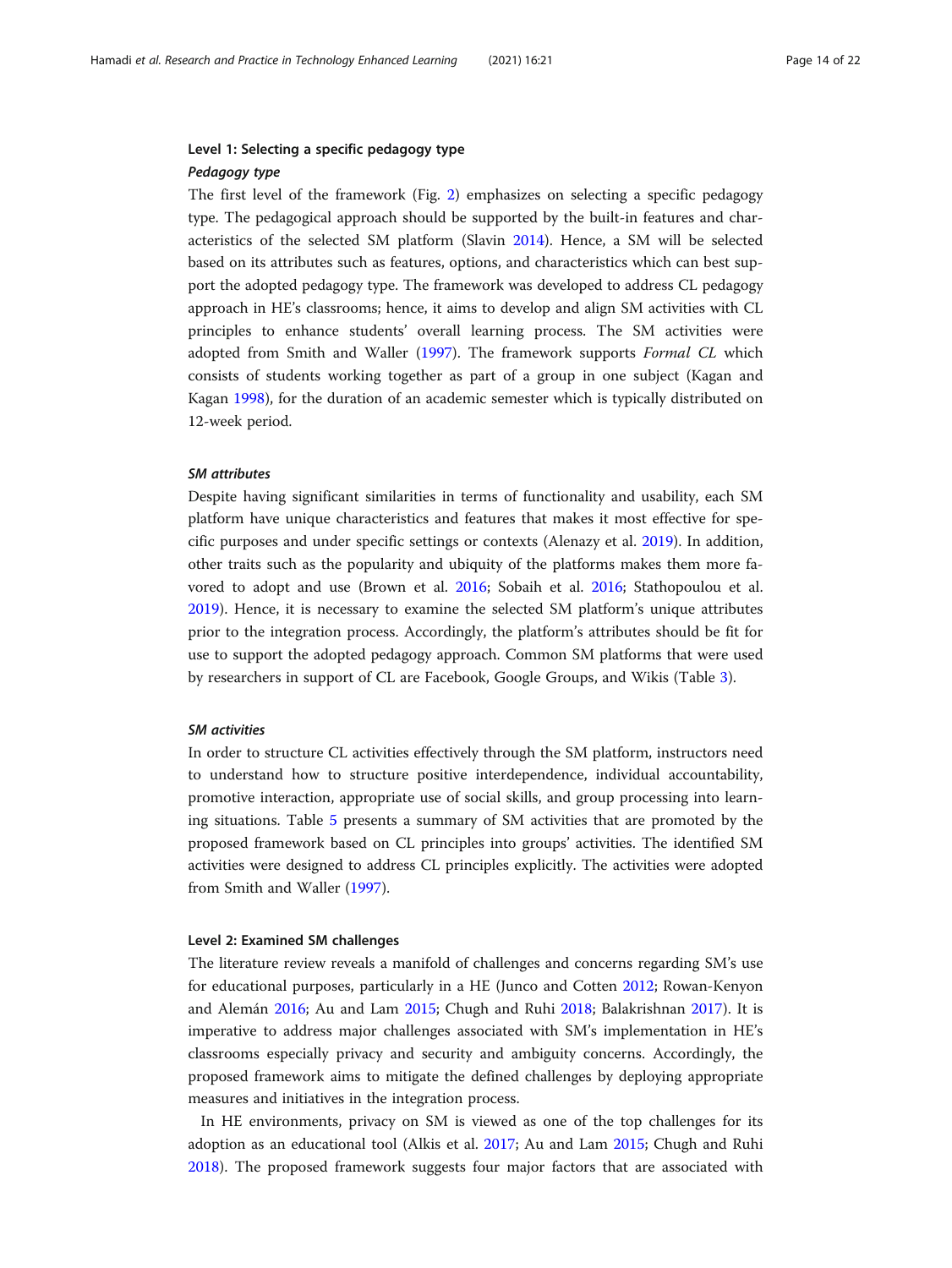| CL principles                   | <b>SM activities</b>                                                                                                                                                                      |  |  |  |  |
|---------------------------------|-------------------------------------------------------------------------------------------------------------------------------------------------------------------------------------------|--|--|--|--|
| 1) Positive<br>interdependence  | The focus of the group is on one deliverable (one assignment) to ensure an output<br>goal interdependence. This will be reflected in the group's name and description on<br>the platform. |  |  |  |  |
|                                 | Each member must be able to explain group's submitted deliverable, thus achieving<br>"Learning goal interdependence"                                                                      |  |  |  |  |
|                                 | Each member must be assigned a role in the group (role interdependence)                                                                                                                   |  |  |  |  |
|                                 | Each member must be assigned a specific part of the assignment to complete                                                                                                                |  |  |  |  |
| 2) Individual<br>accountability | Individual grades are to be given to group members based on individual tests or<br>quizzes                                                                                                |  |  |  |  |
|                                 | Use of peer assessments to discourage social loafing                                                                                                                                      |  |  |  |  |
|                                 | Each member must label and highlight the part(s) which they have completed in the<br>deliverable                                                                                          |  |  |  |  |
| 3) Equal participation          | Assign students with roles that requires them to interact with other members (i.e.,<br>checking writings, proof-reading, keeping records, chairing meetings)                              |  |  |  |  |
|                                 | Post progress on the group's discussion page, and follow up using instant messaging<br>(group chat)                                                                                       |  |  |  |  |
|                                 | Groups are to be created on the platform as early in the semester, so members can<br>be familiar with its features and options (they can test all features)                               |  |  |  |  |
| 4) Simultaneous<br>interaction  | Students' are encouraged to post their reflections, ideas, and opinions in the group<br>discussion forum to stimulate group discussions                                                   |  |  |  |  |
|                                 | A clear schedule of milestones (meeting and due dates) is to be posted on an<br>ongoing basis throughout the semester                                                                     |  |  |  |  |

#### <span id="page-14-0"></span>Table 5 SM activities in support of CL

mitigating this challenge as follows, confidentiality, online behavior, anonymity, and control and monitoring (discussed thoroughly in the "Level 3: Mitigating the challenges" section). In addition, three major factors associated with the ambiguity challenge and are described below. These factors were reported by recent studies such as Balakrishnan [\(2017\)](#page-19-0), Fenwick ([2016\)](#page-20-0), and Novakovich et al. [\(2017\)](#page-20-0). The identified factors are addressed thoroughly in level 3 of the framework (the "Level 3: Mitigating the challenges" section).

Purpose/intention: Students may not be aware of the purpose and the intended objectives of integrating SM in their classes.

Professionalism/misinterpretation: Students may only be familiar with SM use for personal purposes and not as a tool for educational purposes. Hence, it is important that they become aware of its professional use in the classroom. Moreover, online bad behavior should not be tolerated on SM accounts designated for classroom learning.

Workload concerns: workload concerns are associated with multitasking, distraction, and time management aspects which may have negative impacts on students' learning process.

# Level 3: Mitigating the challenges

#### Confidentiality

Most SM platforms offer personal privacy options which are regularly updated and can be utilized to minimize the challenges associated with confidentiality on the profiles. Majority of SM platforms offer users the option to add a private page or account/profile that is set to private and only accessed by specific users without the need for them to be linked to each other (Rambe [2017](#page-20-0); Bagarukayo [2018](#page-19-0)).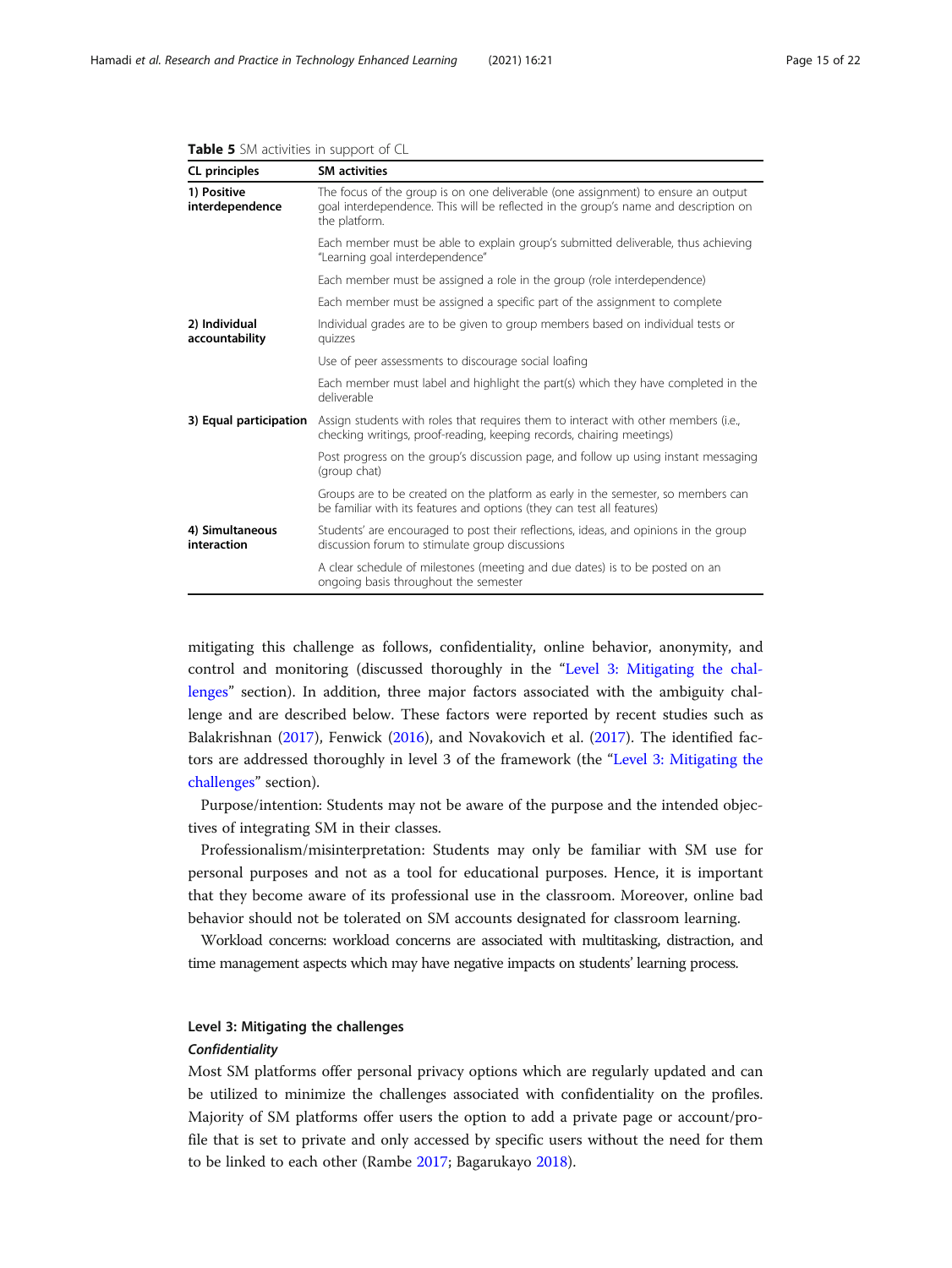#### Online behavior

Introducing measures to track and monitor online behavior would limit misuse and misconduct by users on selected SM accounts (Chookaew [2015\)](#page-19-0). For example, creating closed groups for approved students to join, monitored by both staff and students, and reporting any misconduct on the group.

#### Anonymity

Students must create accounts with their real-life names to gain access to the group.

#### **Ownership**

The group is designed to be part of the T&L tools of the course unit for the designated period of the semester; hence, it can be closed off and deleted at the end of the semester; all posts and activities on the group can be extracted and saved as archives and records.

#### Supervision

The lecturer ultimately supervises the group and acts as an administrator of the group (Zheng et al. [2015](#page-21-0)). It is also possible to assign a student administrator to report and manage group posts such as students' groupwork exercises (Rambe [2017\)](#page-20-0).

#### Purpose/intention

The SM group is to be used only to discuss/share/participate/and engage in learning activities relating to the course unit (Rambe [2017;](#page-20-0) Menzies et al. [2017\)](#page-20-0).

#### Professionalism/misinterpretation

Students must adhere to the SM policy set by the institution (De Wever et al. [2015](#page-19-0)).

#### Workload concerns

Workload concerns are associated with multitasking, distraction, and time management aspects while using the platform (Junco and Cotten [2012;](#page-20-0) Pearce and Learmonth [2016](#page-20-0); Rowan-Kenyon and Alemán [2016](#page-21-0)). While these aspects can be well governed during face-to-face classrooms, it is rather challenging to control them outside the boundaries of the classroom. Hence, instructors must continually raise awareness among students to minimize the adversities that can be caused by these factors (Zheng et al. [2015](#page-21-0)). Students need to be made aware of the distraction issue that might result from spending excess time using the SM platform. Links are to be provided via the LMS to the platform's group. In addition, sharing post from other SM platforms is enabled.

#### Level 4: The implementation process

#### Administration

Instructors or educators seeking to implement SM in classroom teaching, must set clear guidelines for students to know how to access and how to use the SM platform (De Wever et al. [2015;](#page-19-0) Menzies et al. [2017](#page-20-0); Zheng et al. [2015\)](#page-21-0). This would be described in a guide or a worksheet developed by the instructors before the intended date of the implementation. The guide helps students to familiarize themselves with the proposed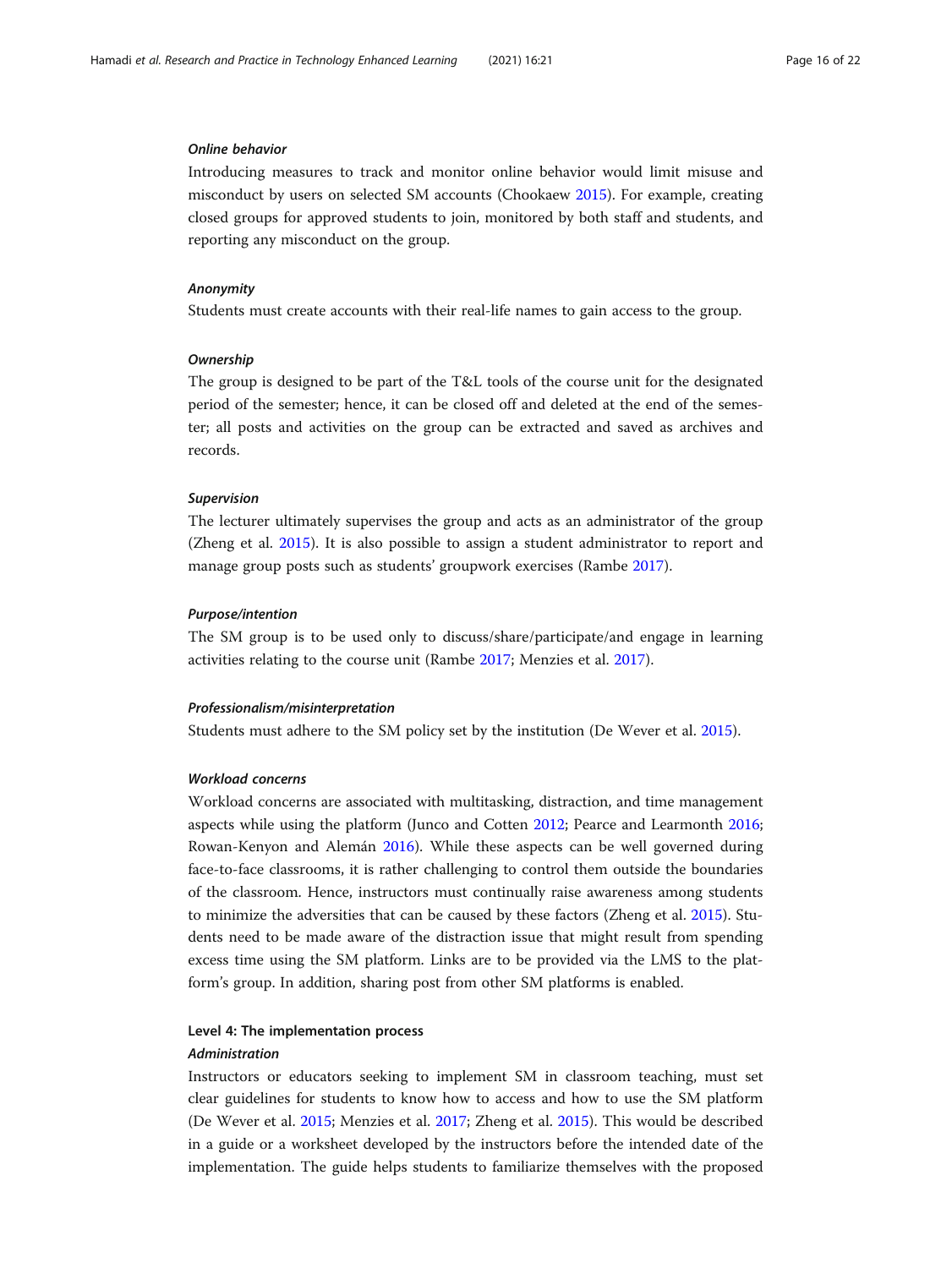integration process. It includes clear instructions and information on how to access and use the platform, preferably in a workflow style. Instructors should specify the accessibility approach, in which a SM platform can be utilized as a standalone tool or via an existing LMS. The pre-defined guidelines and rules must also cover professionalism aspects and provide examples and templates to clear any misinterpretations that may occur during the conduct of SM activities.

#### Incentives

Incentives for SM's use by students for educational purposes are keys to the success of the integration process. Many reviewed academic sources such as Rambe ([2017](#page-20-0)) and Zheng et al. ([2015](#page-21-0)) stressed on the importance of having an unambiguous effective reward system in place to promote and encourage full participations of students in educational SM activities. Although this can be achieved through following a traditional marks-oriented approach such as assessed SM activities, it can further be achieved via other innovative approaches such as score point approach. Nonetheless, a reward system can also be coupled with a penalty system. The inclusion of a reward system alongside the implementation process would motivate students to participate and engage more in the proposed SM learning activities.

#### Content management

Managing content of the selected SM platform requires cooperation from instructors and students. Primarily, a selected SM platform is an interactive online resource that can be utilized during designated class time as well as outside class hours. Hence, SM content posted by students and instructors must be managed and directed in accordance with class learning materials and allocated hours to each unit (Greenhow and Burton [2011](#page-20-0)). Above all, instructors should have higher levels of control than students on content to be posted, shared, or created on the platform (Zheng et al. [2015](#page-21-0)). Hence, instructors are required to act as mentors of the platform as well as directing activities for students and providing needed support. Nonetheless, instructors should aim to address and achieve identified (level 1) objectives of this process. It is best for them to prepare a clear SM task-activity list to include in their teaching methods based on the features and options enabled by the platform.

A list of major determinants for an effective SM content management plan includes content type (multimedia/videos/pictures/blogs/others), nature (informative/call-for-action/engaging), challenges and risks, consistency and functionality, and usability of selected SM platform. The proposed SM learning activities should have clear instructions that highlight what needs to be accomplished by students while describing the ownership and supervision aspects related to each task or the overall activities.

#### Level 5: Evaluation

The final phase is evaluating the overall activities and stages of the integration process. The framework suggests two levels for an effective evaluation process. First, is evaluating the conduct of the stages of the implementation process. Second, is assessing the impact of the integration process on students' learning process.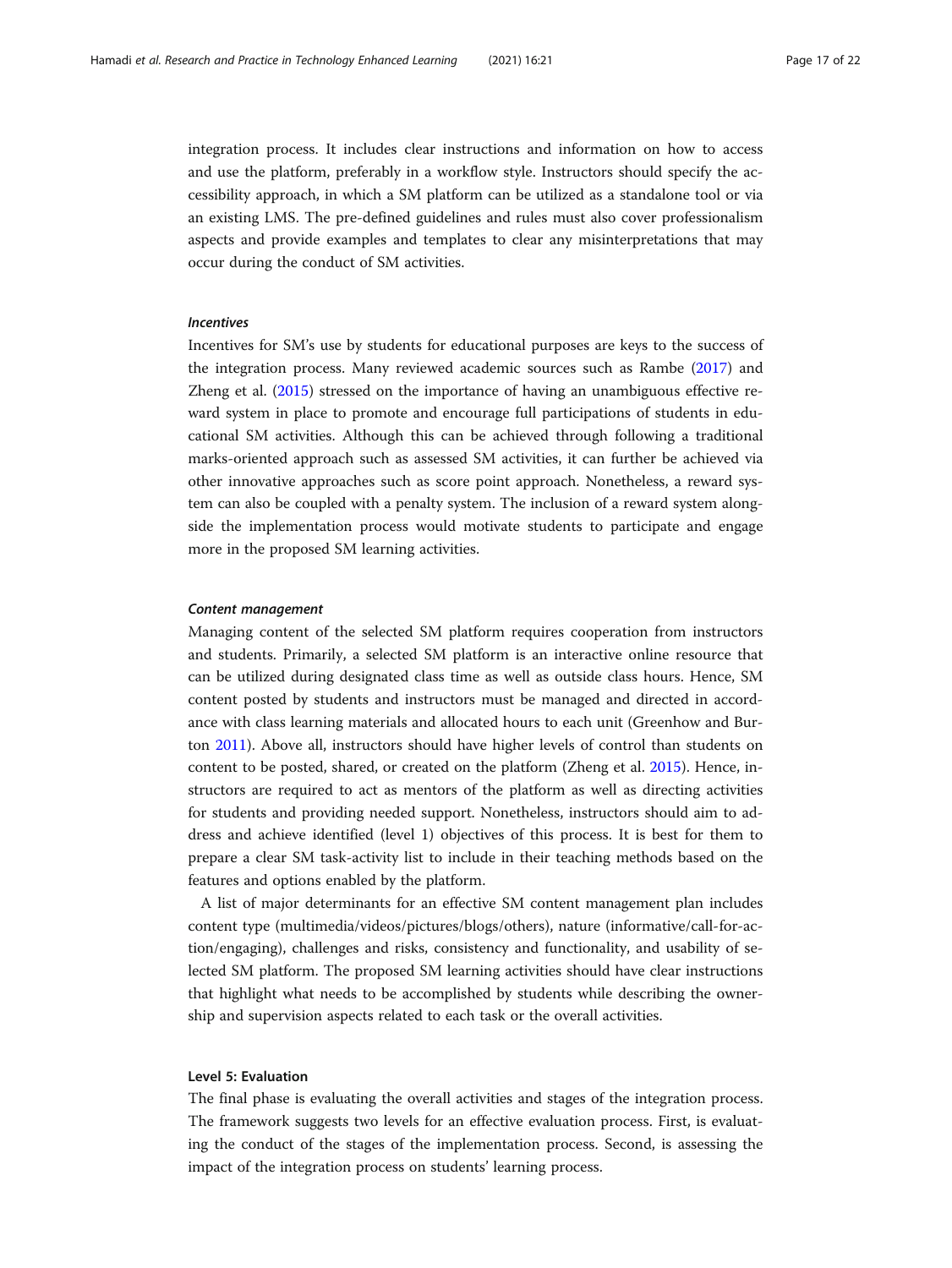Evaluating the stages of the integration process is best achieved by measuring the fulfillment of previously set goals and objectives (level 1). This includes measuring the identified learning outcomes of SM's inclusion against a set of standards and expectations. In addition, assessing SM activities through observation and marking responses of students can aid the overall evaluation process. Hence, it is vital to extensively describe and discuss the anticipated SM learning outcomes earlier in level 1 of the framework to facilitate the evaluation process.

To understand and evaluate the impact of the integration process on the students' learning process, instructors may adopt different approaches such as seeking constructive feedback and reflections such as surveys and questionnaires from students throughout the process or at the conclusion of the process (Al-Rahmi et al. [2018](#page-19-0); Foroughi [2011](#page-20-0); Zotos and Armakolas [2018](#page-21-0)). Recent research on students' learning process suggests different tools, methods, and approaches to assess and evaluate this process. Most notable is Biggs et al. ([2001](#page-19-0))'s revised two factors' study process questionnaire which can be adopted as part of an online questionnaire to be completed by students at the conclusion of the integration process. Nevertheless, limiting instructors to one method of evaluating students' learning process is discouraged given the various constructs that affects their decision-making process such as available resources and ICT skills.

#### Limitation and future work

The developed conceptual integration framework (Fig. [2\)](#page-12-0) introduces five levels to effectively integrate SM in HE classroom as a CL tool. It focuses on two major challenges in education which are privacy and ambiguity challenges and attempts to mitigate them. Given that the framework is intended to be tested in an Australian university, some challenges relating to integrating SM in developing countries' education sectors may not be relevant to this study. In addition, student learning process is a complex construct and the research may have not captured all the aspects of this construct. Finally, the proposed framework is a conceptual framework that requires further testing and validation through experimental research that produces empirical results. Additional pilot researches are needed to complement the findings of this study. Despite the limitations, the research has important implications for researchers and educators.

#### Conclusion

In conclusion, examining the theoretical background for utilizing SM as educational tools in HE was an important step in order to address the research gap in the literature. Accordingly, the paper provided a granular look at SM's pedagogical usage within universities with a focus on CL, thus providing valuable insights on SM's use in education. This paper is a first in this field of study that conducts an integrative review to identify common themes for implementing SM as CL tool in HE. Ultimately, it produced a novel conceptual framework for integrating SM as CL tool in HE. The paper adapts an intuitive inquiry paradigm by integrating six themes identified in the literature review along with findings from the integrative review into an original integration framework.

In summary, the paper investigated the theoretical basis for SM's use as educational tool in education, namely, HE. It concluded the investigation with a list of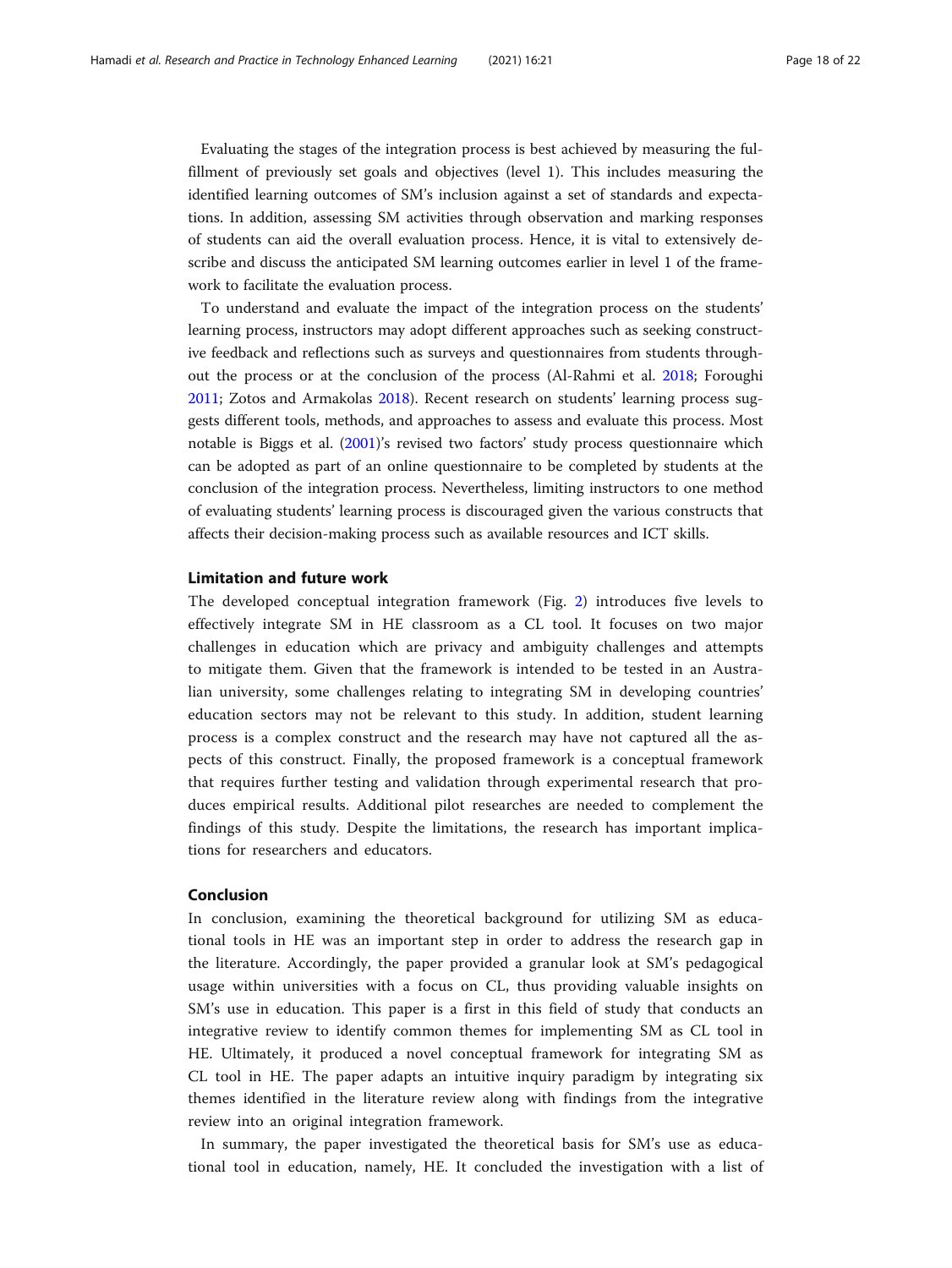four major theories as follows UGT, TAM, connectivism, and constructivism. Then, a description of SM's pedagogical usage within HE was provided. This study concludes that the use of SM in HE classrooms was predominantly associated with aims to enhance students' collaboration, engagement, and communication. SM's use by universities is also associated with addressing students' changing needs and overall learning goals in HE. The discussion of major literary papers in this field of study was concluded by that SM is primarily being used as part of constructivistbased approaches, namely, CL methods. The paper investigated the use of SM in support of CL in HE's classrooms. Consequently, the paper examined relevant research that proposed SM integration frameworks in educational contexts. The results concluded that SM platforms were adopted to supplement both in-class learning activities as well as offline activities. After a detailed integrative review, the emerged themes were used as basis to develop the proposed SM integration framework. In conclusion, the proposed framework emphasizes SM's potentials as an effective educational tool in HE's classrooms, namely, in support of CL approaches. Thereby, SM can enhance student's learning process if implemented carefully in HE classrooms following CL principles.

#### Abbreviations

SM: Social media; HE: Higher education; UGT: Uses and gratification theory; TAM: Technology acceptance theory; CL: Cooperative learning; OCL: Online collaborative learning; LMS: Learning management systems; T&L: Teaching and learning; ICT: Information and communication technology

#### Acknowledgements

Not applicable

#### Authors' contributions

The first author, Mostafa Hamadi, was the lead in this research. He designed the study, carried out the research methods, performed the analysis, developed the theoretical framework, and wrote the manuscript with support and guidance from supervisors.

Dr. Jamal El-Den also contributed to the planning, implementation of the research, contributing to the final manuscript and the discussion of the results as well as supervising the work.

Dr. Sami Azam and Dr. Narumon Sriratanaviriyakul (Cherry) were involved in supervising the work as well as contributing to the final manuscript. All authors read and approved the final manuscript.

#### Authors' information

Mr. Mostafa Hamadi is currently a PhD candidate at Charles Darwin University (CDU) in the Area of Information Systems, interests' study areas include Social Computing, SM in Higher Education, HCI, IS, Social Media, and KM. His current research focuses on enhancing the students' learning process through integrating contemporary technologies, namely, social media as educational tools in higher education's learning environments. He is an IT professional with years of experience in IT service management. Mr. Hamadi is ITIL certified and holds an academic certifications and degrees including business certificates. Currently he is a casual lecturer at the College of Engineering, IT, and Environment.

Dr. Jamal El-Den, Charles Darwin University, PhD, Knowledge Management, Knowledge Transformation (tacit vs. explicit), Support for remote interactions, Group support systems. ICT Senior Lecturer - Information Technology, CDU, Darwin, Australia. He was the Chair of the IT Discipline and a Senior Research Fellow at the College of Engineering IT and Environment at Charles Darwin University, Australia. Jamal has 28 years of teaching experiences at tertiary levels. His research interests are in Knowledge Management, Enhancing organizational productivity, Positive Psychology, E-Commerce, Systems analysis and Design and Group support Systems. His research focuses on the application of KM on different areas of business, such as supply chain management, security compliance, and process development. Dr. El-Den teaches subjects in the areas of Information Systems and Information technology. Dr El-Den has a list of publications on diverse areas of application of IT/IS in business. Dr. El-Den is a Member of ACS.

Dr. SAMI AZAM is currently a leading Researcher and a Lecturer with the College of Engineering and IT, Charles Darwin University, Australia. He is actively involved in the research fields relating to computer vision, signal processing, artificial intelligence, and biomedical engineering. He has a number of publications in peer-reviewed journals and international conference proceedings.

Dr. (Cherry) Narumon Sriratanaviriyakul, Charles Darwin University, PhD, Master, Knowledge Management, Learning and Teaching, Case Methods, Technology in Education, Management Information Systems. ICT Senior Lecturer - Information Technology, CDU, Darwin, Australia. Dr. Sriratanaviriyakul (Cherry), is a Member of ACS, holds a PhD in Information Technology from Charles Darwin University. She holds a Master Degree in E-commerce from Assumption University, Thailand. She has been in education for over 14 years at Mahidol University (Thailand), RMIT University (Vietnam), and her major research interests are knowledge management, E-commerce, pedagogical discussion cases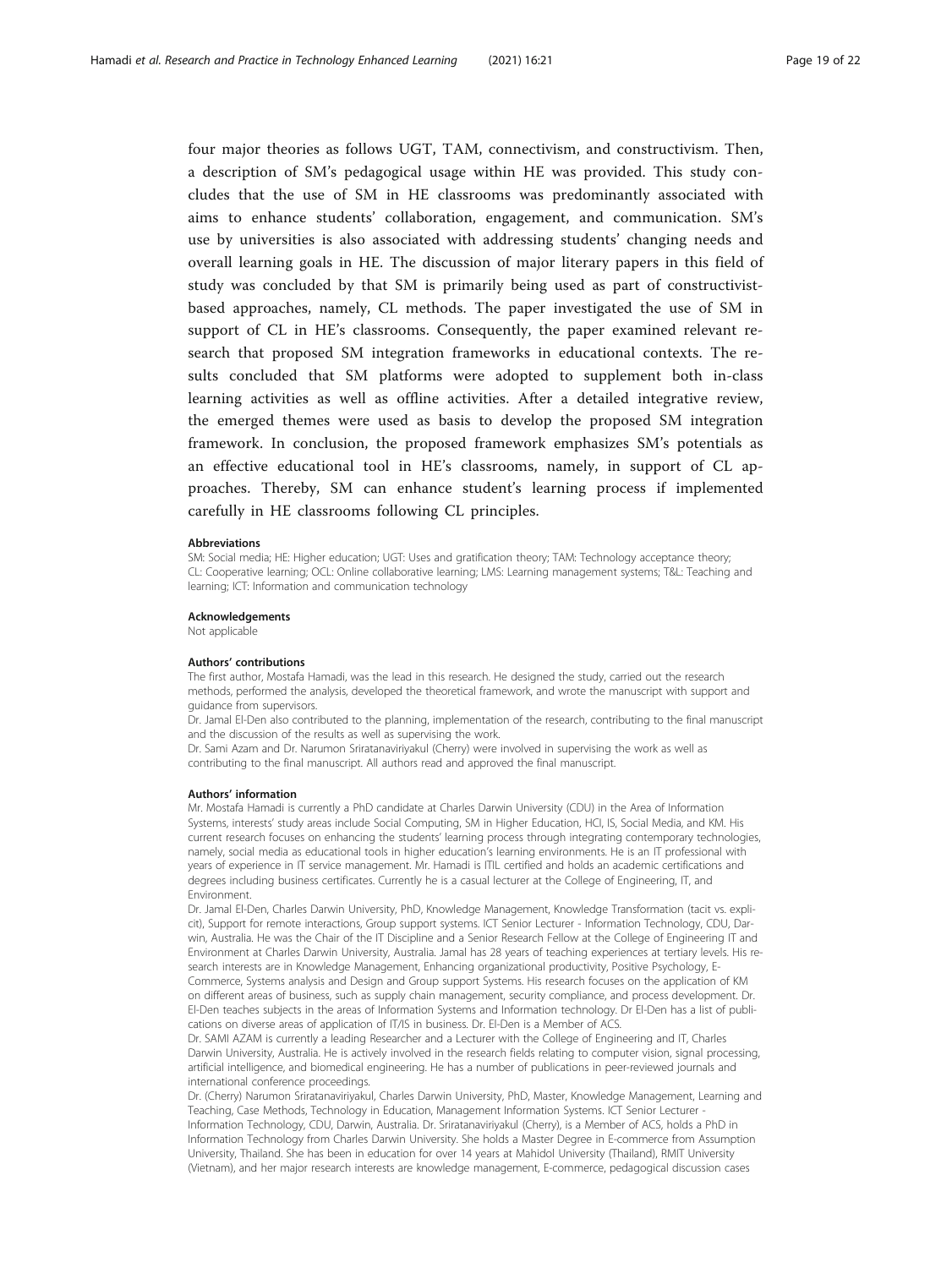<span id="page-19-0"></span>development, entrepreneurship, case methods in IS education, cyber bullying, and learning and teaching. She is currently a Lecturer at Charles Darwin University teaching in the IS Discipline a variety of units such as Enterprise Management, Entrepreneurship for Professional, and IS practice. She has international experience in teaching and research and she co-authored a book and has many journals and conference publications.

#### Funding

Not applicable

#### Availability of data and materials

Data analysis is included in the corpus of the paper (Table [4](#page-9-0)). Other materials are not applicable to this research.

#### **Declarations**

#### Competing interests

The authors declare that they have no competing interests.

#### Received: 12 August 2020 Accepted: 19 June 2021 Published online: 21 July 2021

#### References

- Absar, R., Gruzd, A., Haythornthwaite, C., & Paulin, D. (2016). Linking online identities and content in connectivist MOOCs across multiple social media platforms. Proceedings of the 25th International Conference Companion on World Wide Web,
- Ahern, L., Feller, J., & Nagle, T. (2016). Social media as a support for learning in universities: An empirical study of Facebook Groups. Journal of Decision Systems, 25(sup1), 35-49. https://doi.org[/https://doi.org/10.1080/12460125.2016.1187421,](https://doi.org/10.1080/12460125.2016.1187421)
- Akçayır, G. (2017). Why do faculty members use or not use social networking sites for education? Computers in Human Behavior, 71, 378–385. [https://doi.org/10.1016/j.chb.2017.02.028.](https://doi.org/10.1016/j.chb.2017.02.028)
- Alenazy, W. M., Al-Rahmi, W. M., & Khan, M. S. (2019). Validation of TAM model on social media use for collaborative learning to enhance collaborative authoring. IEEE Access, 7, 71550–71562. <https://doi.org/10.1109/ACCESS.2019.2920242>.
- Alkis, Y., Kadirhan, Z., & Sat, M. (2017). Development and validation of social anxiety scale for social media users. Computers in Human Behavior, 72, 296–303. <https://doi.org/10.1016/j.chb.2017.03.011>.
- Al-Rahmi, W. M., Alias, N., Othman, M. S., Marin, V. I., & Tur, G. (2018). A model of factors affecting learning performance through the use of social media in Malaysian higher education. Computers & Education, 121, 59–72. [https://doi.org/10.101](https://doi.org/10.1016/j.compedu.2018.02.010) [6/j.compedu.2018.02.010.](https://doi.org/10.1016/j.compedu.2018.02.010)
- Al-rahmi, W. M., Othman, M. S., & Yusuf, L. M. (2015). Social media for collaborative learning and engagement: Adoption framework in higher education institutions in Malaysia. Mediterranean Journal of Social Sciences, 6(3 S1), 246.
- Ansari, J. A. N., & Khan, N. A. (2020). Exploring the role of social media in collaborative learning the new domain of learning. Smart Learning Environments, 7(1), 1–16.
- Arif, M., & Kanwal, S. (2016). Adoption of social media technologies and their impact on students' academic performance: The only way for future survival of distance education students in Pakistan. Pakistan Journal of Information Management and Libraries, 18(1), 25–36. <https://doi.org/10.47657/2016181947>.
- Au, M., & Lam, J. (2015). Social media education: Barriers and critical issues. In Technology in Education. Transforming educational practices with technology (pp. 199-205). Springer.

Bagarukayo, E. (2018). Social media use to transfer knowledge into practice and aid interaction in higher education. International Journal of Education and Development using ICT, 14(2).

- Bahati, B. (2015). Extending student discussions beyond lecture room walls via Facebook. Journal of Education and Practice, 6(15), 160–171.
- Balakrishnan, V. (2017). Key determinants for intention to use social media for learning in higher education institutions. Universal access in the information society, 16(2), 289–301. <https://doi.org/10.1007/s10209-016-0457-0>.
- Bereiter, C. (1994). Constructivism, socioculturalism, and Popper's world 3. Educational researcher, 23(7), 21–23. [https://doi.](https://doi.org/10.3102/0013189X023007021) [org/10.3102/0013189X023007021](https://doi.org/10.3102/0013189X023007021).
- Biggs, J., Kember, D., & Leung, D. Y. (2001). The revised two-factor study process questionnaire: R-SPQ-2F. British journal of educational psychology, 71(1), 133–149. <https://doi.org/10.1348/000709901158433>.
- Bransford, J. D., Brown, A. L., & Cocking, R. R. (2000). How people learn, (vol. 11). Washington, DC: National academy press. Braun, V., & Clarke, V. (2006). Using thematic analysis in psychology. Qualitative research in psychology, 3(2), 77–101. [https://doi.](https://doi.org/10.1191/1478088706qp063oa) [org/10.1191/1478088706qp063oa.](https://doi.org/10.1191/1478088706qp063oa)
- Brown, M. G., Wohn, D. Y., & Ellison, N. (2016). Without a map: College access and the online practices of youth from lowincome communities. Computers & Education, 92, 104–116.
- Chookaew, S. (2015). Using social media-based cooperative learning to enhance pre-service teachers' computer multimedia instruction performance.
- Chugh, R., & Ruhi, U. (2018). Social media in higher education: A literature review of Facebook. Education and Information Technologies, 23(2), 605–616. [https://doi.org/10.1007/s10639-017-9621-2.](https://doi.org/10.1007/s10639-017-9621-2)
- Chung, C.-J., Lai, C.-L., & Hwang, G.-J. (2019). Roles and research trends of flipped classrooms in nursing education: A review of academic publications from 2010 to 2017. Interactive Learning Environments, 1-22.
- Conway, M., Cao, Y., & Hong, P. (2011). Antecedents and consequences of social media utilization in college teaching: A proposed model with mixed-methods investigation. On the Horizon.
- Corcuera, J. K. B. (2019). Exploring social media as a communication tool for student-athletes and their formators. [GKA EDU 2020] Congreso Internacional de Educación y Aprendizaje,
- De Wever, B., Hämäläinen, R., Voet, M., & Gielen, M. (2015). A wiki task for first-year university students: The effect of scripting students' collaboration. The Internet and Higher Education, 25, 37–44. [https://doi.org/10.1016/j.iheduc.2014.12.002.](https://doi.org/10.1016/j.iheduc.2014.12.002)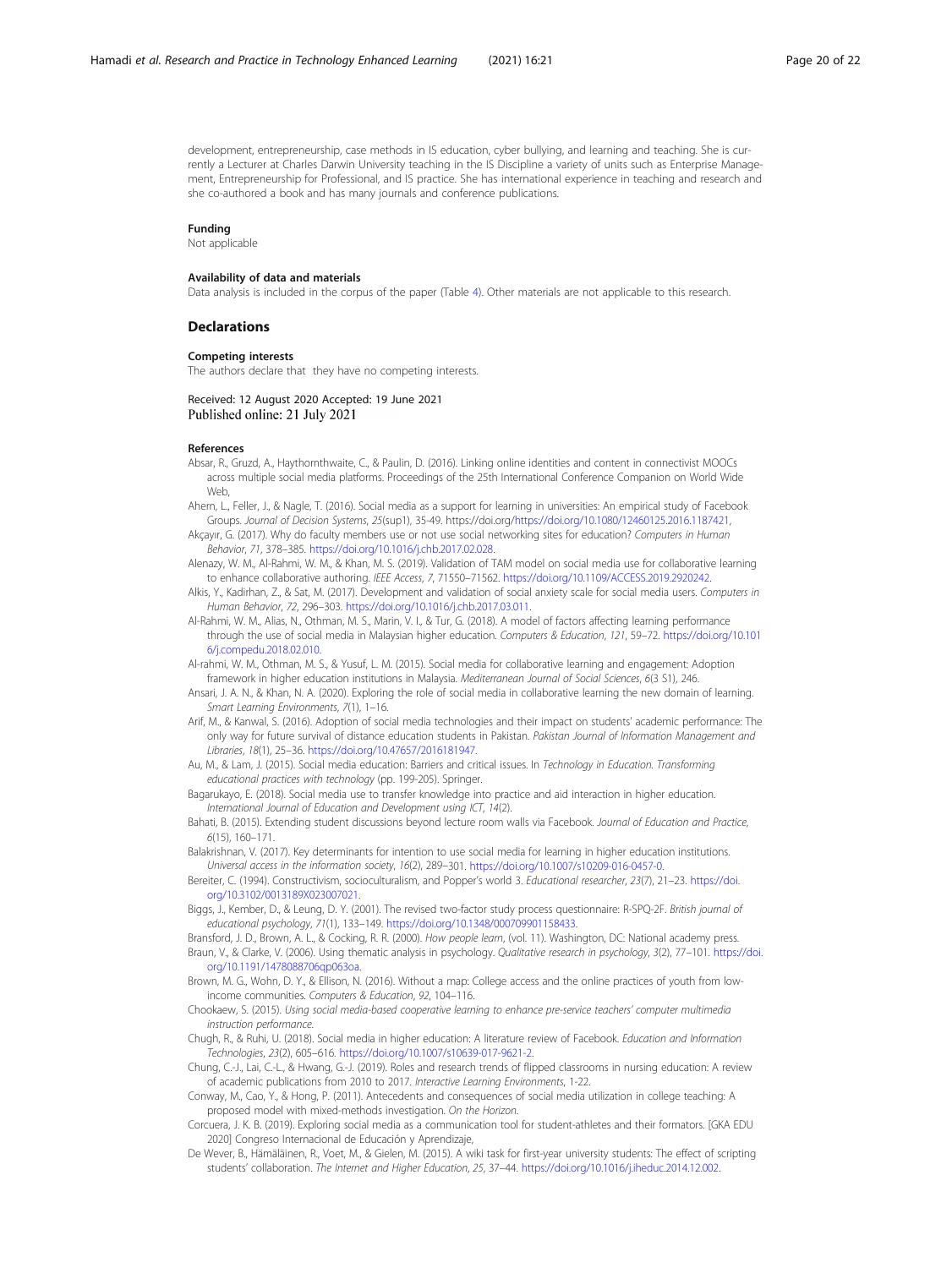<span id="page-20-0"></span>Deutsch, M. (1949). A theory of co-operation and competition. Human relations, 2(2), 129–152. [https://doi.org/10.1177/001872](https://doi.org/10.1177/001872674900200204) [674900200204.](https://doi.org/10.1177/001872674900200204)

Dyson, B., & Casey, A. (2016). Cooperative learning in physical education and physical activity: A practical introduction. Routledge. [https://doi.org/10.4324/9781315739496.](https://doi.org/10.4324/9781315739496)

Fenwick, T. (2016). Social media, professionalism and higher education: A sociomaterial consideration. Studies in Higher Education, 41(4), 664–677. [https://doi.org/10.1080/03075079.2014.942275.](https://doi.org/10.1080/03075079.2014.942275)

- Foroughi, A. (2011). A research framework for evaluating the effectiveness of implementations of social media in higher education. Online Journal for Workforce Education and Development, 5(1), 5.
- Freeman, S., Eddy, S. L., McDonough, M., Smith, M. K., Okoroafor, N., Jordt, H., & Wenderoth, M. P. (2014). Active learning increases student performance in science, engineering, and mathematics. Proceedings of the National Academy of Sciences, 111(23), 8410–8415. <https://doi.org/10.1073/pnas.1319030111>.
- Gersten, R., Fuchs, L. S., Compton, D., Coyne, M., Greenwood, C., & Innocenti, M. S. (2005). Quality indicators for group experimental and quasi-experimental research in special education. Exceptional children, 71(2), 149–164. [https://doi.org/1](https://doi.org/10.1177/001440290507100202) [0.1177/001440290507100202.](https://doi.org/10.1177/001440290507100202)

Goldie, J. G. S. (2016). Connectivism: A knowledge learning theory for the digital age? Medical teacher, 38(10), 1064–1069. [https://doi.org/10.3109/0142159X.2016.1173661.](https://doi.org/10.3109/0142159X.2016.1173661)

Greenhow, C., & Burton, L. (2011). Help from my "friends": Social capital in the social network sites of low-income students. Journal of Educational Computing Research, 45(2), 223–245. <https://doi.org/10.2190/EC.45.2.f>.

Gruzd, A., Haythornthwaite, C., Paulin, D., Gilbert, S., & Del Valle, M. E. (2018). Uses and gratifications factors for social media use in teaching: Instructors' perspectives. New Media & Society, 20(2), 475-494. [https://doi.org/10.1177/1461444816662933.](https://doi.org/10.1177/1461444816662933)

Harasim, L. (2012). Introduction to learning theory and technology, Chapter 1. Learning Theory and Online Technologies. Harran, M., & Olamijulo, C. (2014). Social media communication spaces to develop literacies in a higher education language classroom context. South African Journal of Higher Education, 28(2), 410–435.

- Hein, G. (1991). Constructivist learning theory. Institute for Inquiry. Available at:[https://www.exploratorium.edu/ifi/resources/](https://www.exploratorium.edu/ifi/resources/constructivistlearning.html) [constructivistlearning.html](https://www.exploratorium.edu/ifi/resources/constructivistlearning.html).
- Johnson, D. W., Johnson, R. T., Holubec, E. J., & Holubec, E. J. (1994). The new circles of learning: Cooperation in the classroom and school. ASCD.

Junco, R. (2012). Too much face and not enough books: The relationship between multiple indices of Facebook use and academic performance. Computers in Human Behavior, 28(1), 187–198. <https://doi.org/10.1016/j.chb.2011.08.026>.

Junco, R., & Cotten, S. R. (2012). No A 4 U: The relationship between multitasking and academic performance. Computers & Education, 59(2), 505–514. <https://doi.org/10.1016/j.compedu.2011.12.023>.

Kagan, S., & Kagan, M. (1998). Staff development and the structural approach to cooperative learning. Professional development for cooperative learning: Issues and approaches, 103–121.

Kaplan, A. M., & Haenlein, M. (2016). Higher education and the digital revolution: About MOOCs, SPOCs, social media, and the Cookie Monster. Business Horizons, 59(4), 441–450. [https://doi.org/10.1016/j.bushor.2016.03.008.](https://doi.org/10.1016/j.bushor.2016.03.008)

Karau, S. J., & Williams, K. D. (1993). Social loafing: A meta-analytic review and theoretical integration. Journal of personality and social psychology, 65(4), 681–706. [https://doi.org/10.1037/0022-3514.65.4.681.](https://doi.org/10.1037/0022-3514.65.4.681)

- Kebble, P. G. (2017). Assessing online asynchronous communication strategies designed to enhance large student cohort engagement and foster a community of learning. Journal of Education and Training Studies, 5(8), 92–100. [https://doi.org/1](https://doi.org/10.11114/jets.v5i8.2539) [0.11114/jets.v5i8.2539.](https://doi.org/10.11114/jets.v5i8.2539)
- Kivunja, C. (2014). Do you want your students to be job-ready with 21st century skills? Change pedagogies: A pedagogical paradigm shift from Vygotskyian social constructivism to critical thinking, problem solving and Siemens' digital connectivism. International Journal of Higher Education, 3(3), 81–91.
- Lam, J. (2015). Collaborative learning using social media tools in a blended learning course. International conference on hybrid learning and continuing education, Collaborative Learning Using Social Media Tools in a Blended Learning Course,

Lewin, K. (1938). A dynamic theory of personality.(1935). New York and London: Mc Grow Hill Book Company.

Liburd, J. J., & Christensen, I.-M. F. (2013). Using web 2.0 in higher tourism education. Journal of Hospitality, Leisure, Sport & Tourism Education, 12(1), 99–108. <https://doi.org/10.1016/j.jhlste.2012.09.002>.

Menzies, R., Petrie, K., & Zarb, M. (2017). A case study of Facebook use: Outlining a multi-layer strategy for higher education. Education and information technologies, 22(1), 39–53. [https://doi.org/10.1007/s10639-015-9436-y.](https://doi.org/10.1007/s10639-015-9436-y)

Mnkandla, E., & Minnaar, A. (2017). The use of social media in e-learning: A metasynthesis. International Review of Research in Open and Distributed Learning: IRRODL, 18(5), 227–248.

- Moher, D., Shamseer, L., Clarke, M., Ghersi, D., Liberati, A., Petticrew, M., … Stewart, L. A. (2015). Preferred reporting items for systematic review and meta-analysis protocols (PRISMA-P) 2015 statement. Systematic reviews, 4(1), 1. [https://doi.org/10.11](https://doi.org/10.1186/2046-4053-4-1) [86/2046-4053-4-1](https://doi.org/10.1186/2046-4053-4-1).
- Musa, A. S., Azmi, M. N. L., & Ismail, N. S. (2015). Exploring the uses and gratifications theory in the use of social media among the students of mass communication in Nigeria. Malaysian Journal of Distance Education, 17(2), 83–95.
- Novakovich, J., Miah, S., & Shaw, S. (2017). Designing curriculum to shape professional social media skills and identity in virtual communities of practice. Computers & Education, 104, 65–90. [https://doi.org/10.1016/j.compedu.2016.11.002.](https://doi.org/10.1016/j.compedu.2016.11.002)

Pearce, N., & Learmonth, S. (2016). Challenges and opportunities in using Facebook to build a community for students at a UK university. In Widening participation, higher education and non-traditional students (pp. 105-117). Springer. Poore, M. (2015). Using social media in the classroom: A best practice guide. Sage.

Rahman, S., Ramakrishnan, T., & Ngamassi, L. (2020). Impact of social media use on student satisfaction in Higher Education. Higher Education Quarterly, 74(3), 304–319. [https://doi.org/10.1111/hequ.12228.](https://doi.org/10.1111/hequ.12228)

- Rambe, P. (2017). Spaces for interactive engagement or technology for differential academic participation? Google Groups for collaborative learning at a South African University. Journal of Computing in Higher Education, 29(2), 353–387. [https://doi.](https://doi.org/10.1007/s12528-017-9141-5) [org/10.1007/s12528-017-9141-5](https://doi.org/10.1007/s12528-017-9141-5).
- Ripiye, P.-R., Bacon, L., Mackinnon, L., & Walker, S. (2017). The use of social media in MOOCs: A review of literature. ECSM 2017 4th European Conference on Social Media.